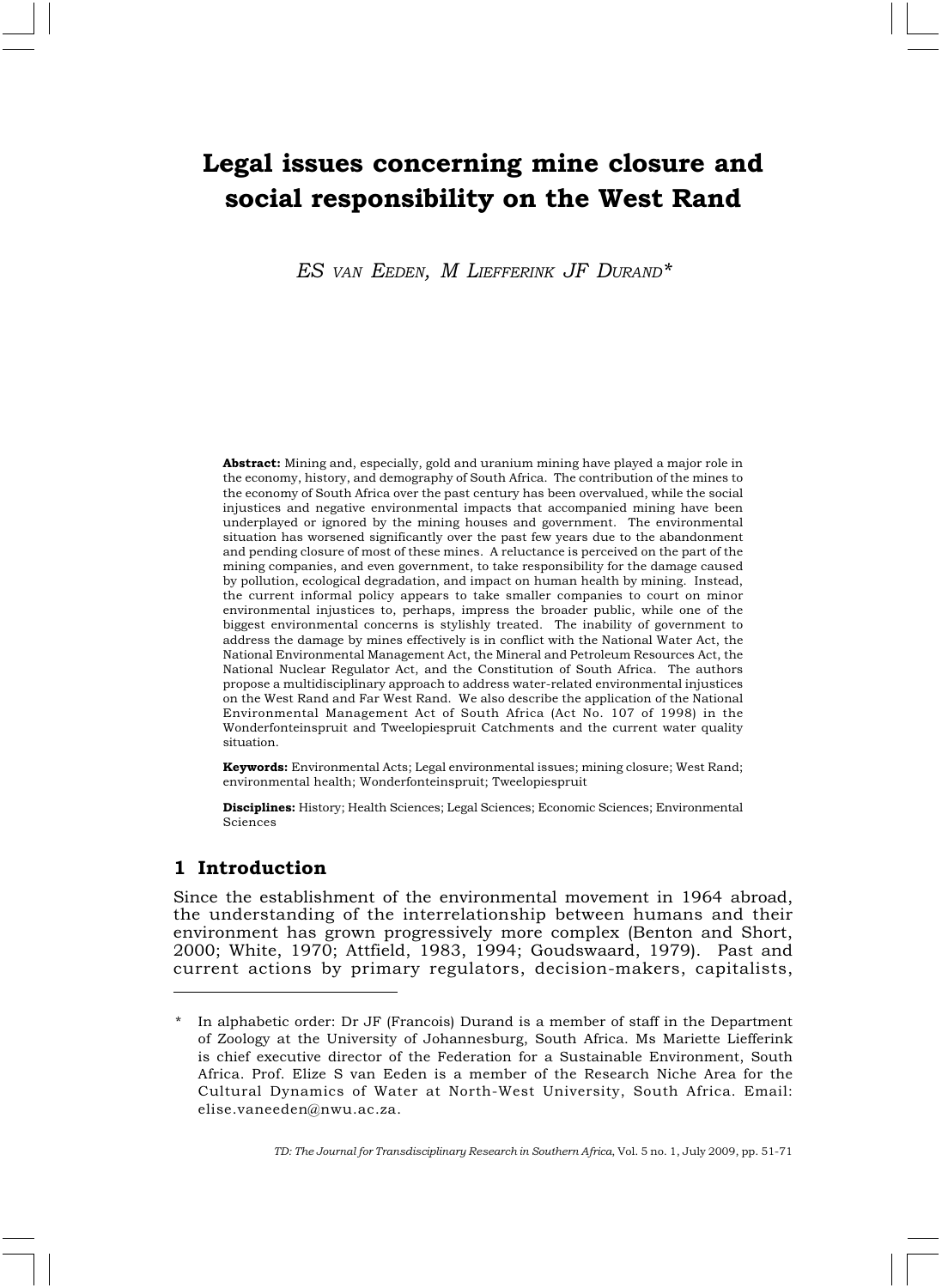scientists, and an ignorant public create a complex array of interactions, which is set in a political, socio-economic, scientific, and legal matrix (Adler et al., 2007). To exacerbate the complexity of the situation, the injurers and injured think differently about the solution to these environmental and socio-economic problems (Van Eeden, 2007a; 2007b).

According to Funke et al. (2007), the attempts of government departments to engage mining companies in the rehabilitation of the environment have been frustrated because of their refusal to take responsibility for acid mine drainage and other environmental and health problems associated with mining (Van Eeden, 2006; Van Eeden, 2007b; Van Eeden, Liefferink & Tempelhoff, 2008). Before and during the apartheid era, followed by a period of political isolation and economic sanctions, the government of the day always nurtured its relationship with the mining industry, which benefited both parties (Van Eeden, 2006; Van Eeden, 2008a). Both parties always benefited economically from this relationship, while the government turned a blind eye to the environmentally and socially harmful practices of the mines. Adler et al. (2007) argue that mining companies have held their production costs artificially low by opting for the deflection of certain costs such as the rehabilitation of the environment and social welfare to the state and third parties. Many gold mines had been abandoned or had become insolvent before the full environmental and socio-economic impacts caused by them became evident and, thus, cannot be legally compelled to remediate these negative impacts.

Water-related remediation studies should include a consideration of environmental ethics, environmental responsibilities, liability, and equity (Gutmann and Thompson, 2006; Van Eeden & Brink, 2007). This approach could change the situation of conflict to cooperative efforts between the gold mining companies, conservationists, activists, and inhabitants in the study area (Van Eeden & Brink, 2007). Over the past century, toxic and radioactive material have emanated from the gold mines in western Gauteng (parts of the West Rand) and North West Province (parts of the Far West Rand) into the Wonderfonteinspruit and Tweelopiespruit (spruit = stream) at concentrations that exceed average surface abundances.

Urbanisation in the area increased in conjunction with mining and associated industries, which were established after 1930 in the vicinity of the Wonderfonteinspruit and Tweelopiespruit. Urbanisation continued until people were living and working only tens of metres away from mine deposits, which, in 2007, were identified as radioactive sites by the National Nuclear Regulator of South Africa (Van Eeden, 1992; 2008a). The closure of some mines and the non-compliance with laws stipulating rehabilitation of mine tailings, slimes dumps, and land have exacerbated the situation. Water containing mine effluent is currently decanting from shafts, boreholes, and springs due to the cessation of the pumping of water from the mine void in the Central Rand and West Rand (Van Biljon and Krige, 2005).

Some communities living in the rural areas adjacent to the mines in western Gauteng and North West Province are dependent on groundwater from boreholes due to the lack of municipal water. The farming communities and people living in informal settlements use groundwater and surface water for drinking purposes, to water livestock, and to irrigate crops. In cases where the water used for irrigation is contaminated by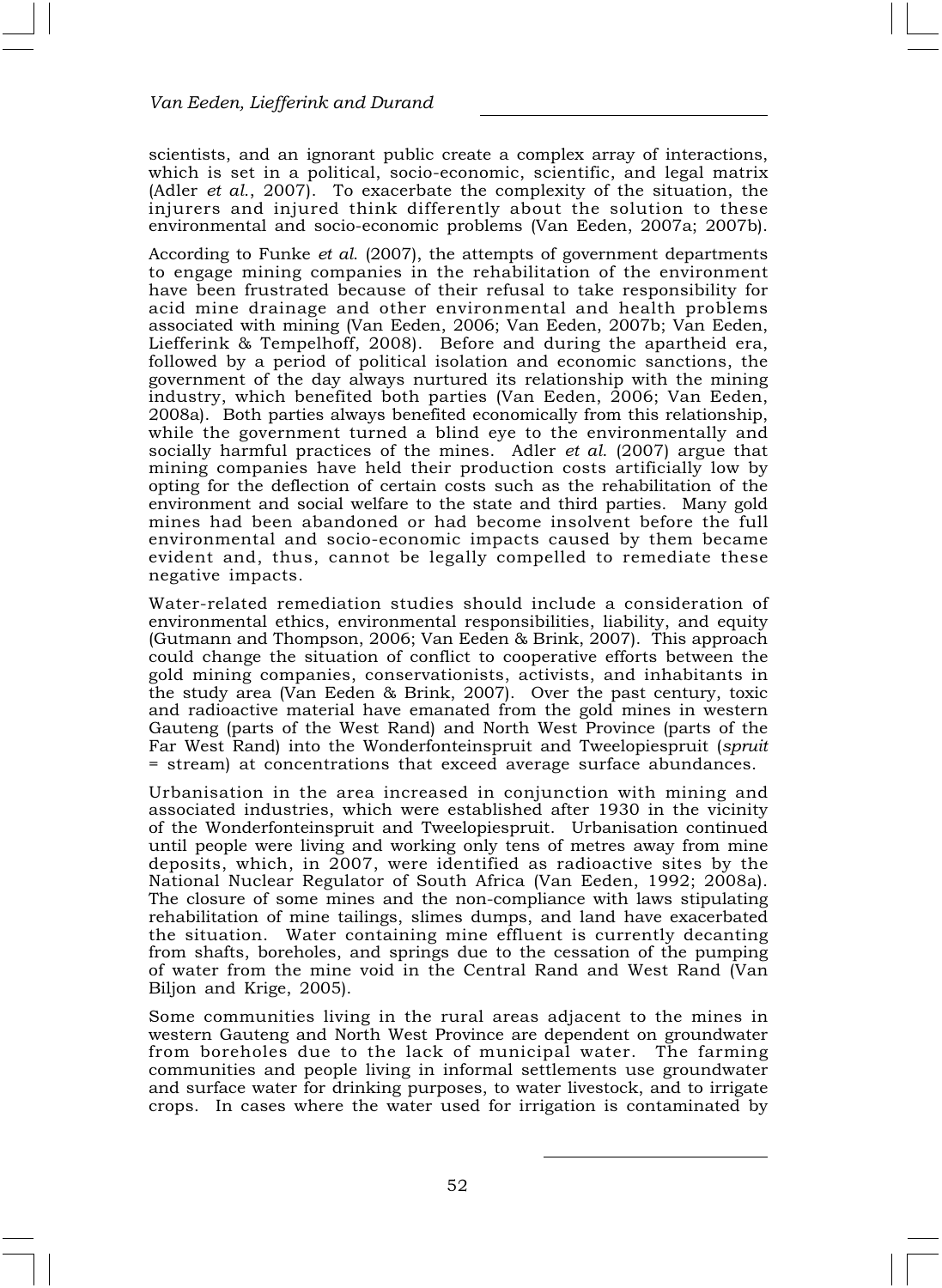mine effluent, the potential exists for metal bioaccumulation in crops and consequently, this would pose a human health risk (Van Biljon, 2007; Van Eeden, 2006). Environmental studies, which include water and sediment analyses, and radioactivity and biodiversity surveys have been done on the Wonderfonteinspruit and Tweelopiespruit over the past few years (Coetzee et al., 2006; Fourie, 2005; 2006; Graham, 2007; Heyl, 2007; Hobbs and Cobbing, 2007; National Nuclear Regulator, 2007; Oelofse et al., 2007; Council for Geoscience Archive, FWRDWA, 1964-1984; Council for Geoscience Archive, SCTC, 1964-2004).

#### 2 Some negative impacts of mining on the Wonderfonteinspruit and Tweelopiespruit Catchments

This section includes a short summary of some of the major impacts of mines on the West Rand on the Wonderfonteinspruit and Tweelopiespruit Catchments (which have already been discussed in several articles) and their effect on the natural environment and the communities dependent on these water sources.

## 2.1 Abstraction and discharging of water from gold mines

Mine effluent emanating from mines on the West Rand affects the Vaal River to the south and the Limpopo River to the north, due to the fact that tributaries of both originate at the Continental Water Divide (Coetzee et al., 2006) ("intercontinental surface water divide" Hobbs & Cobbing, 2007). The mine effluent generated by mines on the West Rand also has a negative impact on the quality of groundwater because large portions of mine land in Gauteng and North West Province and the rivers that flow from this land occur close to, or on top of, dolomite (Coetzee *et al.*, 2007; Hobbs and Cobbing, 2007).

The Malmani Subgroup, which is dominated by dolomite, is situated in close proximity to the auriferous Witwatersrand Group in North West and Gauteng Provinces. Several gold mines in the Witwatersrand are situated in close proximity to karst aquifers, which in some instances had to be dewatered in order for mining to take place (Morgan and Brink, 1981, Warwick et al., 1987). The abstraction of water from mines and decant from abandoned mines have a major negative impact on the quality of the surface water and groundwater in Gauteng and North West Provinces. The massive dewatering of mines since the late fifties of the twentieth century has had (and still has) a detrimental effect on the natural aquatic systems in the area - one of the effects being the drying up of the springs of the Witwatersrand when the dewatering of the deep mines commenced decades ago (Enslin et al., 1996; Dreybrodt, 1996; Van Eeden, 1992). In its place, megalitres of water were pumped into certain rivers, which, together with sediments, changed the flow of those affected river systems.

#### 2.2 Sinkholes

The dewatering of mines and the placement of slimes dams over the past century have caused several sinkholes in the West Rand and North West Province (Kleywegt and Pike, 1982; Pulles et al., 2005). Many of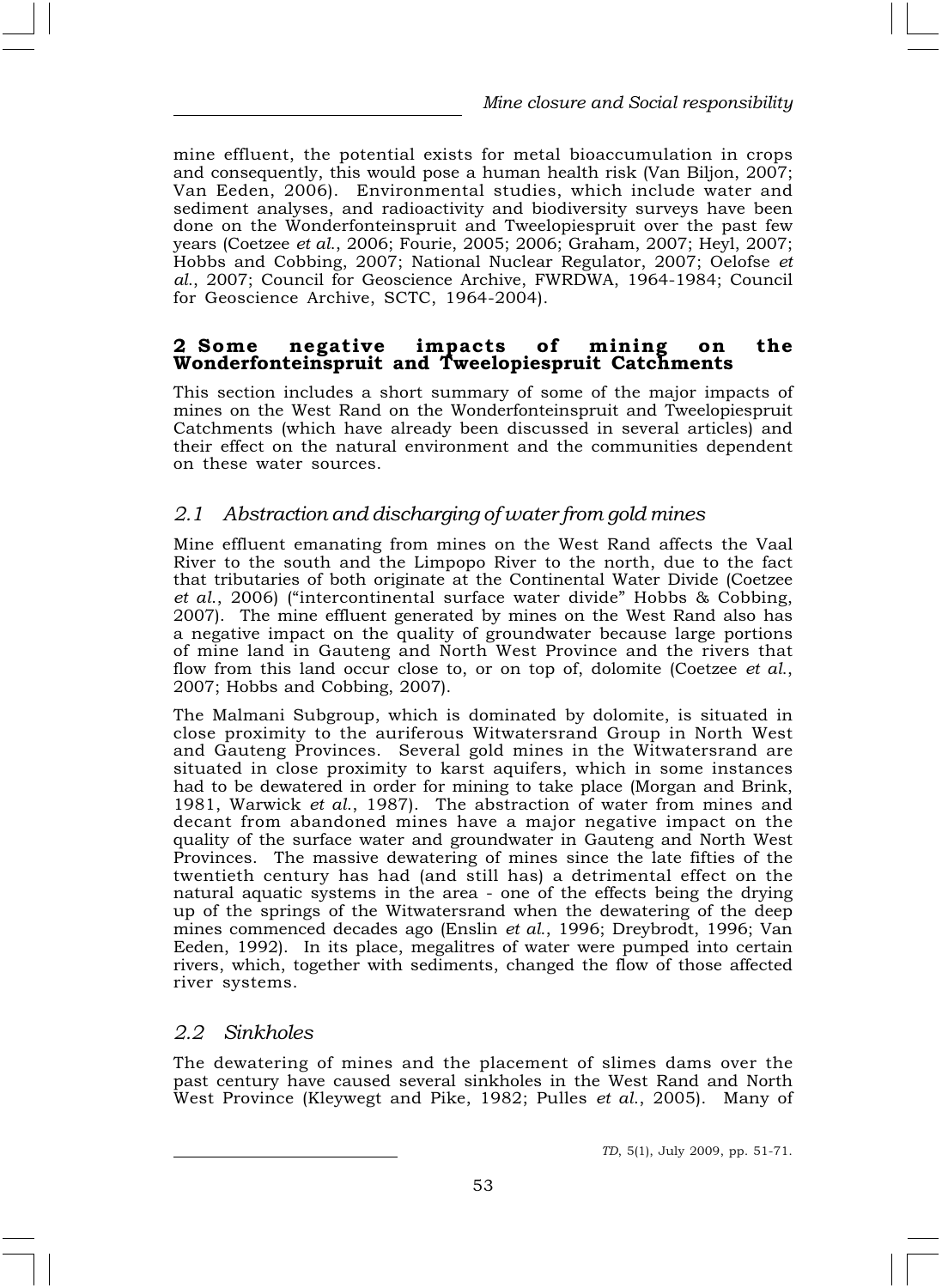these sinkholes have not been rehabilitated, while new ones are still forming on the West Rand (Tempelhoff, 2007). Karstification occurs when the carbonate rock, which constitutes the karst system, dissolves when exposed to acids such as those contained in AMD or even weak acids that occur naturally. The result of this chemical decay is the formation of underground solution cavities, caves, sinkholes, and dolines. The increase of the AMD in the mine void in Gauteng and North West may cause excessive and rapid karstification in this area as dissolution of the dolomite takes place (Fourie, 2006; Hodgson et al., 2001; Krige, 2006; Swart et al., 2003; Van Eeden et al., 2008).

### 2.3 Acid mine drainage (AMD)

AMD is responsible for the most costly environmental and socio-economic impacts in South Africa (Oelofse et al., 2007). Mine effluent containing bimetals (including radioactive heavy metals), acid, and sulphates issues from mines in several ways: the run-off from slimes dams and rock dumps enters the surface water streams and groundwater, while water from slimes dams enters the groundwater of the underlying karst system on which they were built (Kleywegt, 1977). During 1997, South Africa produced an estimated 468 million tons of mineral waste per annum. Gold mining waste was estimated to account for 221 million tons or 47% of all mineral waste produced in South Africa, making it the largest single source of waste and pollution. There are more than 270 tailings dams in the Witwatersrand Basin, covering approximately 400 km<sup>2</sup>. These dams are mostly unlined and unvegetated, providing a source of dust, as well as soil and water pollution (Oelofse et al., 2007).

Mine effluent currently decants between 18 and 36 megalitres per day from an old Black Reef Shaft on the Old West Rand Consolidated Mine property (Harmony Gold Mine Limited), and an unqualified volume is still escaping downstream or into the groundwater (Fourie, 2006; Hobbs and Cobbing, 2007). The water quality of the river systems, wetlands, and groundwater in Gauteng and the North West Province has been deteriorating rapidly over the past five years due to mine effluent issuing from abandoned mines. After the mines on the Central Rand and several West Rand mines were abandoned, the water table has returned to its original level in the Western Basin Mine Void, which comprises an estimated volume of 45 million cubic metres. Several of the once dry springs have started to flow again since 2002, but are now issuing water polluted by mine effluent (Fourie, 2005). This affects not only the local springs and streams, but also major river systems further downstream. Mine effluent is already issuing from the 15 active and 29 closed mines to the north of the Vaal Barrage. AMD may continue for centuries after mines closure (Pullen, 1996).

Acidic mine water is currently decanting from a number of shafts into the Tweelopiespruit Catchment immediately to the north of the Wonderfonteinspruit and flows into the local dolomitic aquifer; the water level is still rising in this area and may decant into the Wonderfonteinspruit. This inflow would have a serious impact on any contaminated sites downstream, as was seen in the initial decant, where acid mine water was discharged into the Robinson Lake. The water decanting from the mine shaft and borehole into the Tweelopiespruit in 2002 had a pH of 2.6 due to AMD contamination (Fourie, 2005). Robinson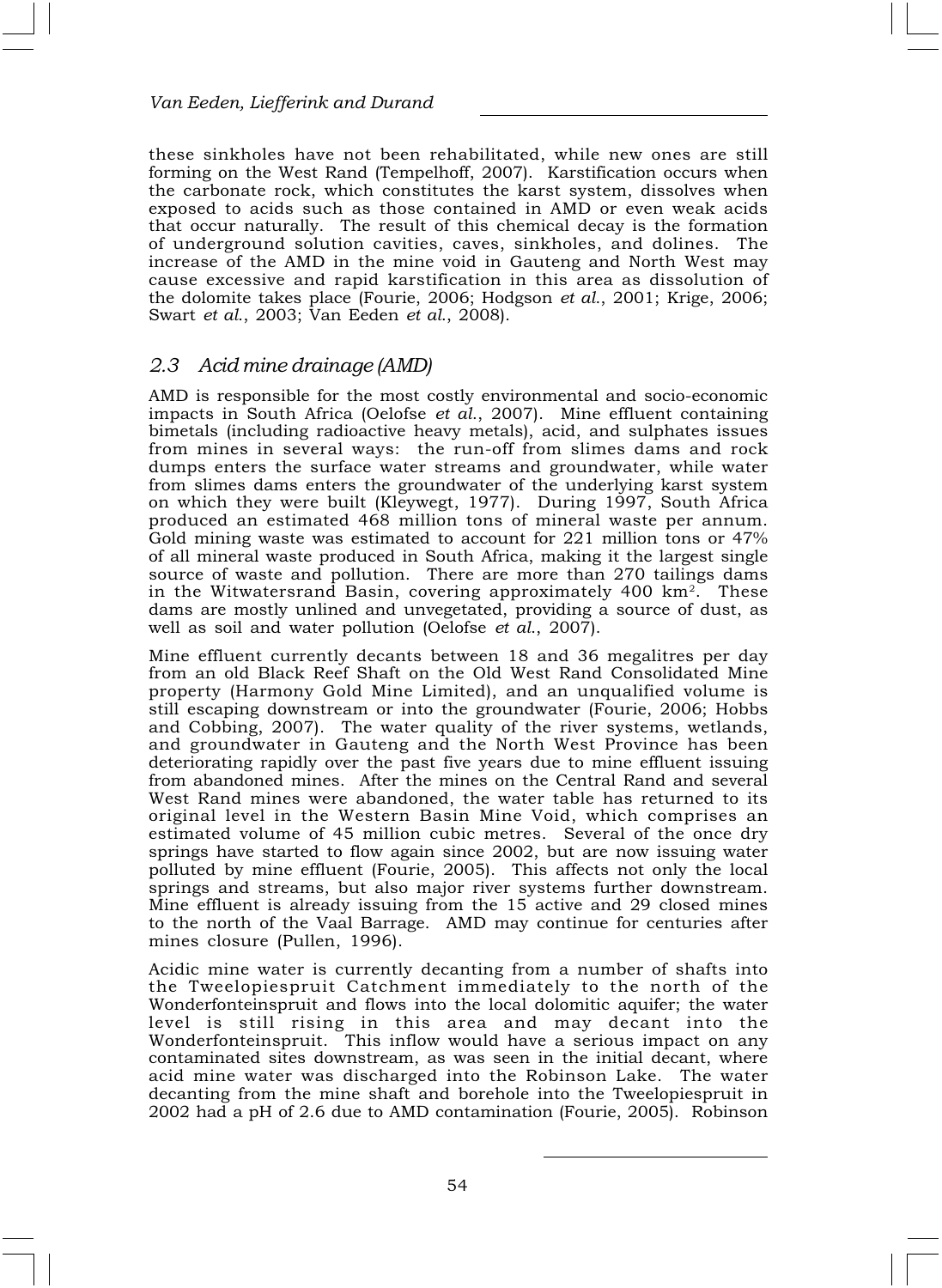Lake near Randfontein had a pH of 2.2 in May 2007 (Waterlab Report no. 19510), and the Tweelopiespruit just south of the Krugersdorp Nature Reserve had a pH of 2.7 in June 2007 (Waterlab Report no. 19766).

## 2.4 Sulphates

One of the characteristics of AMD is a high level of sulphates. If humans ingest more than 600 mg/l of sulphate, it may lead to vomiting and diarrhoea. The mine effluent from Harmony Gold had 4 500 mg of sulphates, 1 200 mg of iron, and 16 mg of uranium per litre at the point of decant into the Tweelopiespruit in 2005 (Fourie, 2005). Hobbs (2007) reported sulphate concentrations as high as 4 918 mg/l, while Heyl (2007) reported concentrations of up to 5 055 mg/l in the Tweelopiespruit.

## 2.5 Metals

The mean values for the sediment in the Wonderfonteinspruit and Tweelopiespruit Catchments exceed not only natural background concentrations, but also levels of regulatory concern. Some of these that are mobilised by AMD in these catchments are manganese, aluminium, iron, nickel, zinc, cobalt, copper, cadmium, arsenic, lead, radium, thorium, and uranium (Venter, 1995; Coetzee et al., 2006; Heyl, 2007). Any of these metals may be toxic depending on the time of exposure and the concentration of the metal an organism is exposed to (Hodgson et al., 2001; Adendorff, 1997). Factors such as salinity, acidity, and hardness of the water may determine the rate of accumulation of the metals by the organism (Moore and Ramamoorthy, 1984). The studies done on the effect of metals in AMD on organisms and ecosystems show that metals in water pose a serious health risk to invertebrates and vertebrates (Venter, 1995; Adendorff, 1997; Jooste and Thirion, 1999). The absorption of metals through the skin, gills, or ingestion may cause necrosis, tumours, cancer, and the impairment of several organ systems and, of course, death.

# 2.6 Radioactivity

Some of the metals contained in AMD such as uranium, thorium, radium, polonium, and some isotopes of lead are, in addition to being chemically toxic, also radioactive. Uranium is identified as the principal contaminant of concern emitted by the gold mining industry. Uranium is radioactive and chemically toxic with an extremely long half-life of  $10^{10}$  years. Its impacts, after mine closure, on persons, property, and the environment are, therefore, long term and of appreciable magnitude. The presence of uranium was reported in the Wonderfonteinspruit (Coetzee et al., 2006; National Nuclear Regulator, 2007) and in the Tweelopiespruit (Heyl, 2007). Uranium and its daughter products have a long-term impact on the environment due to the fact that these elements accumulate in the sediments and will continue to leach out of the mine tailings and slimes dams for centuries to come (Winde and Van der Walt, 2004; Coetzee *et al.*, 2006). Plants absorb these metals readily though their roots, and from there, they are passed on into the rest of the food web.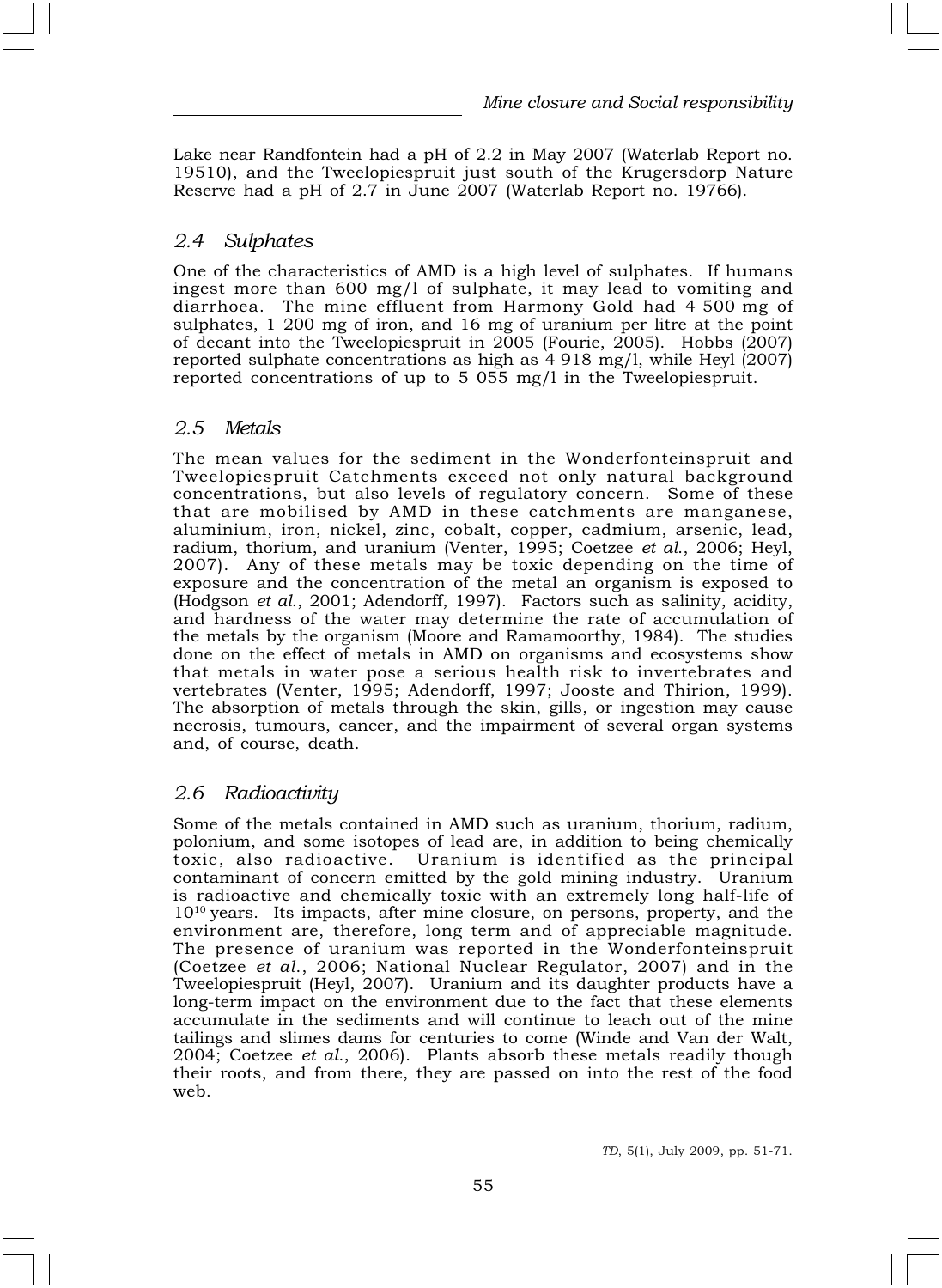According to Coetzee et al. (2006), the slimes dams of the West Rand and Far West Rand may contain more than 100 000 tons of uranium. Coetzee et al. (2006) further estimate that as much as 50 tons of uranium is discharged annually from the gold mines of the West Rand and Far West Rand into the receiving water courses. Seepage and percolation from unlined tailings dams are responsible for the discharge of 24 tons of uranium into the receiving water courses. It was found that the uranium levels in the percolated water are 1 000 to 1 million times higher than the background uranium levels. Twelve tons of uranium is released into the Wonderfonteinspruit Catchment from controlled and uncontrolled point discharges, and 10 tons of uranium is discharged by storm water annually. It is predicted that the sinkholes that were historically filled with uraniferous tailings will become secondary sources of uranium contamination of the groundwater and surface water after mine closure and cessation of pumping, when pre-mine flow patterns and volumes are restored (Coetzee et al., 2006).

The combination of the pH and redox-driven reactions resulted in a measured uranium concentration of 16 mg/l of the Robinson Lake and resulted in the NNR declaring the lake a radiation area. The background uranium concentration in water is 0.0004 mg/l. In terms of the Department of Water Affairs and Forestry (DWAF) regulations for drinking water, the uranium concentration should not exceed 0.07 mg/l and, for irrigation, 0.01 mg/l. The sediment in the Andries Coetzee Dam, a privately owned dam within the Lower Wonderfonteinspruit Catchment, contains uranium levels of 900 mg/kg while the sediment of the Upper Wonderfonteinspruit contains uranium levels of 1 100 mg/kg. The radioactive contamination of surface water bodies and groundwater in the Wonderfonteinspruit and Tweelopiespruit Catchments caused by the long-lasting mine water discharges and diffuse emissions of seepage and run-off from slimes dams poses radiological risks to people and the ecology. The use of water for drinking purposes may pose a direct threat to the communities dependent on the surface water and groundwater in the Wonderfontein and Tweelopiespruit Catchments. The threat of exposure to radioactive material is even greater when these radioactive materials are bioaccumulated by livestock drinking the contaminated water or through crops that are irrigated using contaminated water.

The measured uranium content of many of the fluvial sediments in the Wonderfonteinspruit, including those off mine properties and, therefore, outside the boundaries of licensed sites, exceeds the exclusion limit for regulation by the National Nuclear Regulator (NNR), which was set at 16 mg/kg of uranium (equivalent to an activity concentration of 0.2 Bq/ g) before the publication of the Water Research Commission Report no.  $1214/1/06$ . It was found that the U-238 concentration of the sediment in the Tudor Dam is 10 000 - 100 000 Bq/g; at the Sluice and in the Andries Coetzee Dam, it is  $1\,000 - 10\,000\,\text{Bg/kg}$ ; and at the Donaldson Dam, Harry's Dam, and the Attenuation Dam, it is  $100 - 1000Bq/g$ . The sites Tudor Dam, Lancaster Dam, Attenuation Dam, Donaldson Dam, Harry's Dam, and Andre Coetzee Dam had U-238 levels higher than the Nuclear Energy Act stipulation and, therefore, have a positive Tier 1 Risk Quotient. For approximately 50% of the 47 sites sampled, the calculated incremental doses of the respective critical group are between 1 mSv and 100 mSv per annum, the highest being 548 mSv per annum calculated for the sample taken at Blyvooruitzicht Mine/Bridge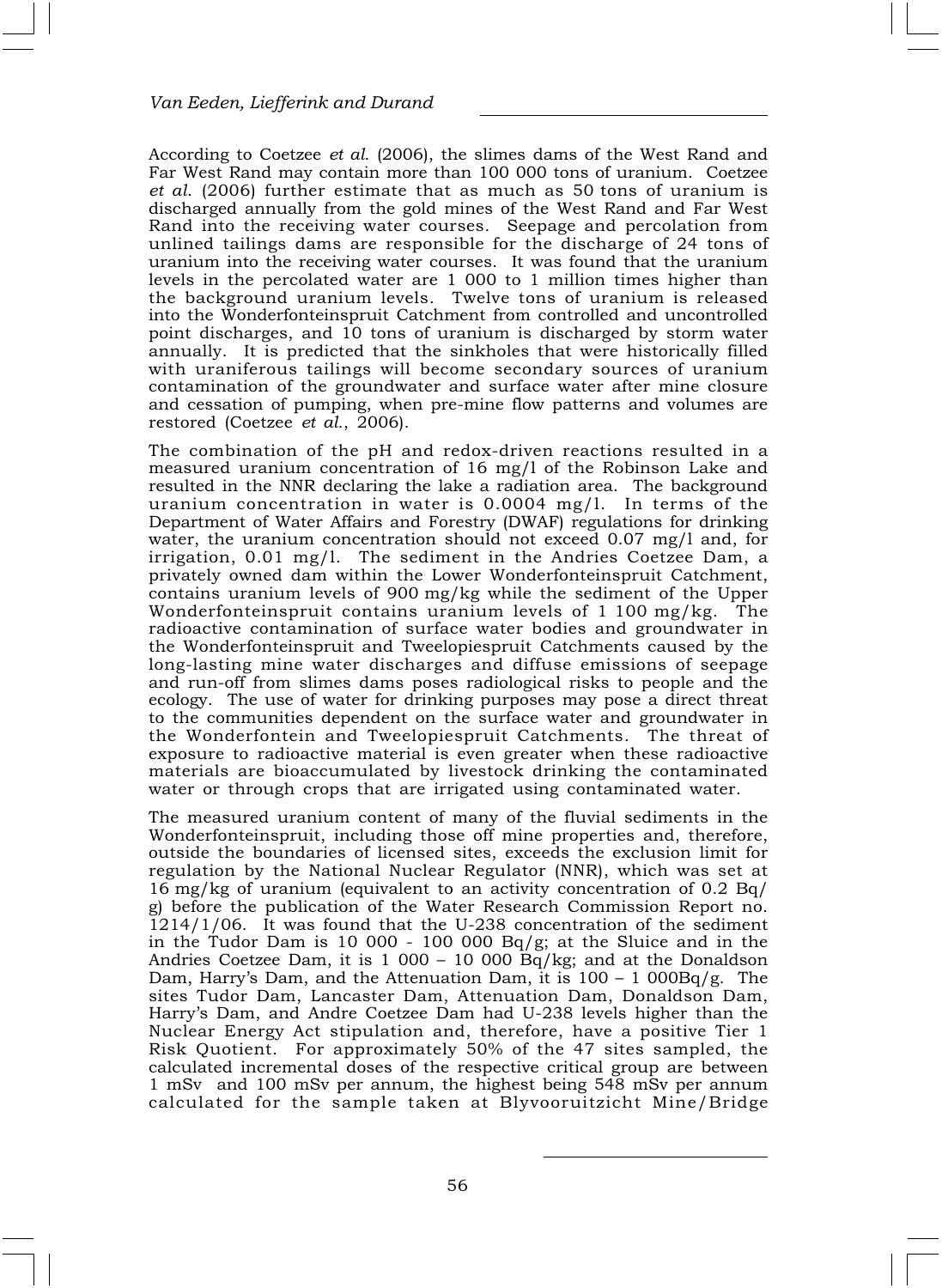Carletonville (National Nuclear Regulator, 2007). The prescribed maximum radioactive dosage to which an adult may be exposed per year is 1 mSv. After the publication of the WRC Report no. 1214/1/06, the NNR increased the regulatory control to 0.5/Bq/g.

Uranium-238 and its daughter products – Thorium-234, Protactinium-234, Uranium-234, Thorium-230, Radium-226, Radon-222, Polonium-218, Lead-214, Bisthmuth-214, Polonium-214, Lead-210, Bismuth-210, and Polonium-210 - are alpha and beta particle emitters that have a damaging effect on tissues (Coetzee et al., 2006; Durakovic, 1999; Hursh et al., 1969; Kobert, 1906). The absorption of uranium may lead to kidney and liver failure (Garnier and Marke, 1921), and its neurotoxic effects include blindness, paralysis, and loss of coordination (Verne, 1931). Uranium may also cause mutations, aberrant sperm, connective tissue (including blood) diseases, changes in immune and endocrine systems, tumours, and cancer (Shanahan et al., 1966; Au et al., 1996; Baur, 1996; Conrad et al., 1996; Zaire et al., 1996; 1997).

The World Health Organisation provisionally recommended a maximum limit of 30 μg/l for uranium in drinking water in 2003. In the World Health Organisation Drinking Water Standards, which were revised in 2005, the toxicological limit for uranium in drinking water was lowered to 15  $\mu$ g/l. Konietzka *et al.* (2005) concluded that the safe limit for uranium in drinking water should be 2 μg/l. The Bundesrat (German Federal Parliament) passed legislature in 2006 that limits the level of uranium in bottled water to 2 μg/l, which it considers safe for the preparation of baby food. The maximum uranium concentration recommended in drinking water in South Africa, on the other hand, is 70 μg/l (North West Province, State of Environment Report, 2002). The uranium concentration in Robinson Lake is 16 mg/l. If 0.284 mg/l is exceeded, human health may be at risk due to chemical toxicity (Kempster et al., 1996).

#### 2.7 Biodiversity

AMD leads to the decimation of aquatic life in the water bodies into which mine effluent is discharged (Roback and Richardson, 1969; Jooste and Thirion, 1999; Adendorff, 1997; Van Staden, 2003). The SASS aquatic macroinvertebrate scoring system was devised as a quick assessment of the water quality to determine its potability by looking at the diversity, numbers, and type of macroinvertebrate (according to pollution sensitivity) present in the water. According to the diminishing in diversity and numbers of invertebrates in the Tweelopiespruit, the water quality rapidly deteriorates upstream along the Tweelopiespruit towards Harmony Gold Mine in Randfontein (Heyl, 2007; Hobbs and Cobbing, 2007). The pollution of the Tweelopiespruit and the Wonderfonteinspruit by AMD not only impacted negatively on the biodiversity of the region, but also on the health of the surviving organisms that are dependent on the water from the river or groundwater in the vicinity of the mines in that region. AMD-contaminated groundwater is used for irrigation in the vicinity of the mines. Metals and other pollutants are accumulated in organisms as they pass through the food chain. During the process of bioaccumulation, some toxins can become more concentrated as they travel up the food chain and have a detrimental effect on higher trophic levels (Kang et al., 1997).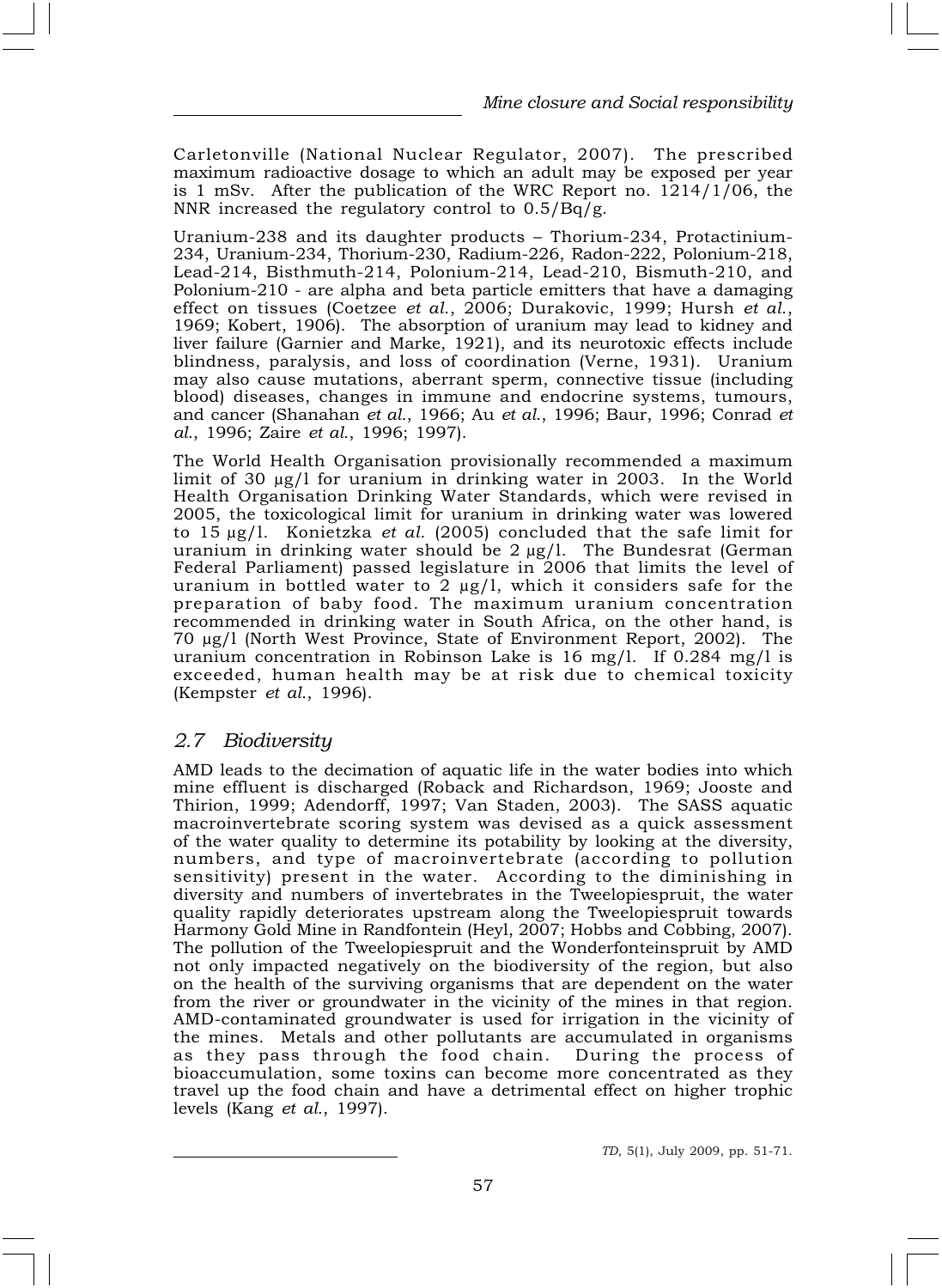## 3 Legal considerations and public responsibility regarding mine closure

## 3.1 Responsibilities, liabilities, and duties regarding mine closure

Under section 34 of the National Environmental Management Act, No. 107 of 1998 (NEMA), if any party is convicted of an offence under an Act listed in Schedule 3 of the NEMA (which includes the National Water Act, No. 36 of 1998), and it appears that such a party has caused loss or damage to any other party, the court may determine the amount of loss or damage caused and may award damages or compensation equal to that amount in addition to other punishment such as the rehabilitation of the environment and taking steps to ensure that such damage would not occur again. Court costs may be claimed from the guilty party. Parties in such proceedings may rely on the common law remedies, including those available in terms of the law of delictual liability and the law of damages.

Whereas Acts of Parliament focus on the effects of activities, the basis of common law remedies, in negligence and nuisance, interferes with private property rights. As such, those remedies are available to the party that has suffered harm and not usually to third parties. The common law applies to all mining operations, whenever the licences or permits were obtained, unless modified by legislation. In common law, the landowner stands under no obligation to clean up contamination caused by another party on his or her property; nor is there a power vested in a local authority to order the landowner to clean contamination caused by a another party. However, should that landowner allow hazardous material that has accumulated on his or her property to escape and damage the property of another, the first landowner would be liable to the second under the rule in Lascon Properties (Pty) Ltd v Wadeville Investment Co (Pty) Ltd and Another 1997 (4) SA 578 (W).

A remedy in nuisance would depend on the contamination escaping from the land that was subject to the mining and affecting other property. Arguably, it will also require a foreseeability of harm. The usual remedies where nuisance is established are damages or interdict. Even if the risk of harm to the plaintiff were foreseeable, liability would depend on what action could reasonably have been taken in all the circumstances to avert the risk. Further, the standard of care required is that of a reasonable person in the circumstances, there being a higher standard of care required of persons possessing special skills or expertise. In the case of tailings dams, a number of experts would have been involved in their design, construction, use, operation, maintenance, and closure. All of these experts would have been required to exercise a degree of care commensurate with their skill and experience.

A holder must apply for a closure certificate on lapsing or abandonment of his/her right/permit, cessation of mining operations, or relinquishment of any portion of land to which the right or permit relates. Within 180 days from these situations occurring, the holder must complete and submit a prescribed closing plan, including an environmental risk report, to the DME Regional Manager. Only after the Chief Inspector and DWAF have confirmed in writing that provisions have been complied with pertaining to health and safety and management of potential pollution to water resources may a closure certificate be issued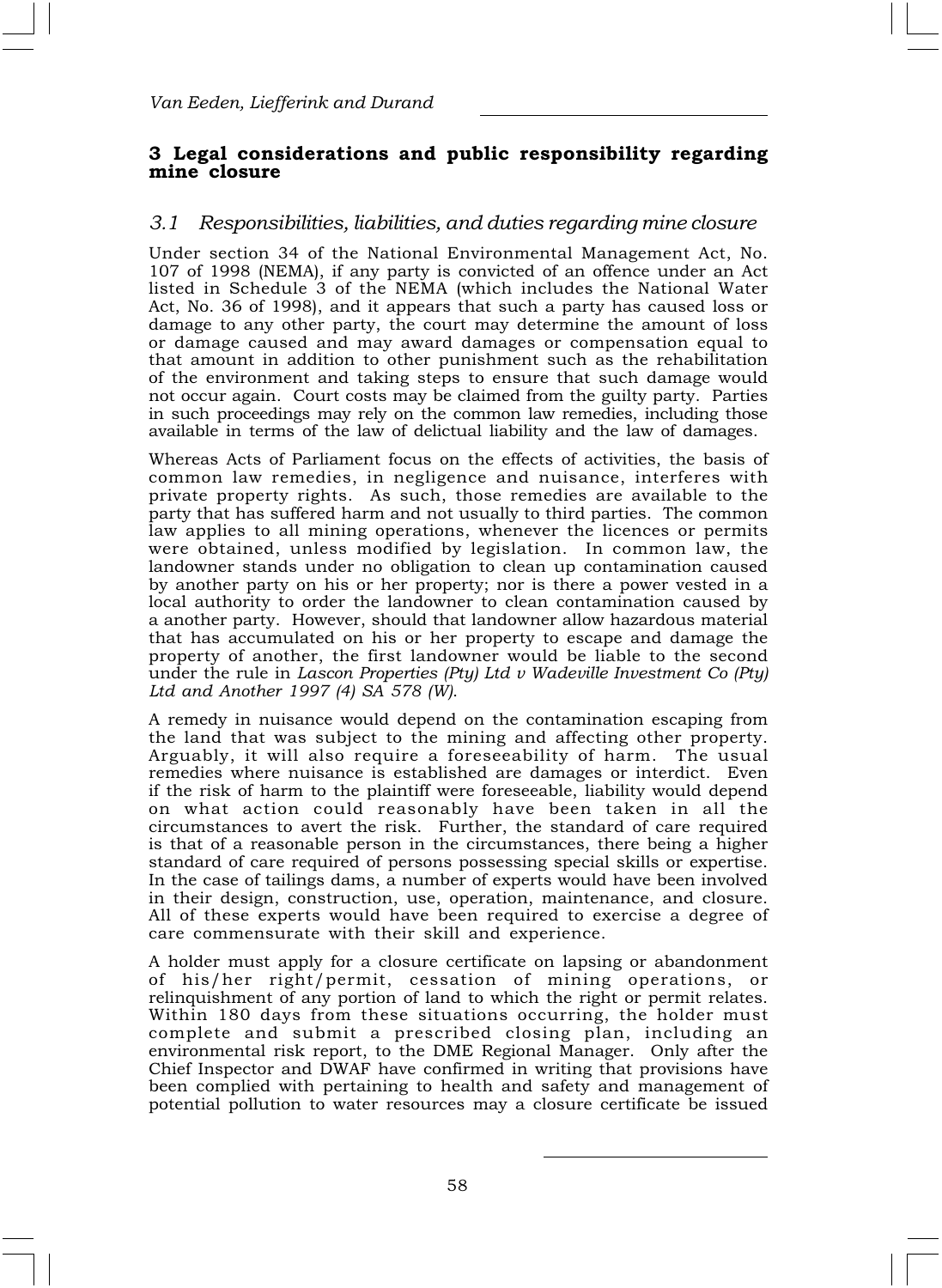and may the financial contribution or part thereof be returned.

## 3.2 Responsibility and liability for historic and current pollution and ecological degradation

Both the NEMA and the National Water Act (Act 36 of 1998) stipulate that a party has to take all reasonable measures to prevent pollution or degradation from occurring, continuing, or recurring as a result of mining operations for which it is responsible. According to these Acts, investigations, training, ceasing or modification of activities or processes, containment, and remediation have to be undertaken by the responsible party. The Mineral and Petroleum Resources Development Act (Act No. 28 of 2002) stipulates in section 38(1)(d) that the holder of the mining permit must take responsibility for the rehabilitation of the environment affected by mining to its natural state or to comply with the principle of sustainable development as far is reasonably practicable.

The Mineral and Petroleum Resources Development Act (MPRDA) deals with the responsibilities of holders of mining rights, permits, or permissions and states in section 38(1)(e) that such holder, whose mining causes or results in ecological degradation, pollution, or environmental damage that may be harmful to the health or well-being of anyone, "… is responsible for any environmental damage, pollution or ecological degradation as a result of his or her operations and which may occur inside and outside the boundaries of the area to which such right, permit or permission relates", and in terms of section 43(1), "remain responsible for any environmental liability, pollution or ecological degradation and the management thereof until a closure certificate has been issued".

Section 19 of the National Water Act (NWA) deals with prevention and remedying effects of pollution and states in subsection 19(1) that "an owner of land, a person in control of land or a person who occupies or uses the land on which- (a) any activity or process is or was performed or undertaken; or (b) any other situation exists, which causes, has caused or is likely to cause pollution of a water resource, must take all reasonable measures to prevent any such pollution from occurring, continuing or recurring". Section 28 of the NEMA deals with the duty of care towards pollution prevention and remediation.

Under the MPRDA, NEMA, and by implication the NWA, liability is specifically extended to the director of the mining company concerned in his or her personal capacity, that is, personal liability: MPRDA, section 38(2): "Notwithstanding the Companies Act, No 61 of 1973, or the Close Corporations Act No 69 of 1984, the directors of a company or members of a close corporation are jointly and severally liable; for any unacceptable negative impact on the environment, including damage, degradation or pollution; advertently or inadvertently caused by the company or close corporation which they represent or represented."

NEMA, section 34(7), states that any person who is or was a director of a mining company at the time of the commission by that mining company of an offence under a provision listed in Schedule 3 (this includes the NWA) will be guilty in his/her personal capacities of the offence and liable on conviction to the penalties imposed if the offence in question resulted from the failure of the director to take all reasonable steps that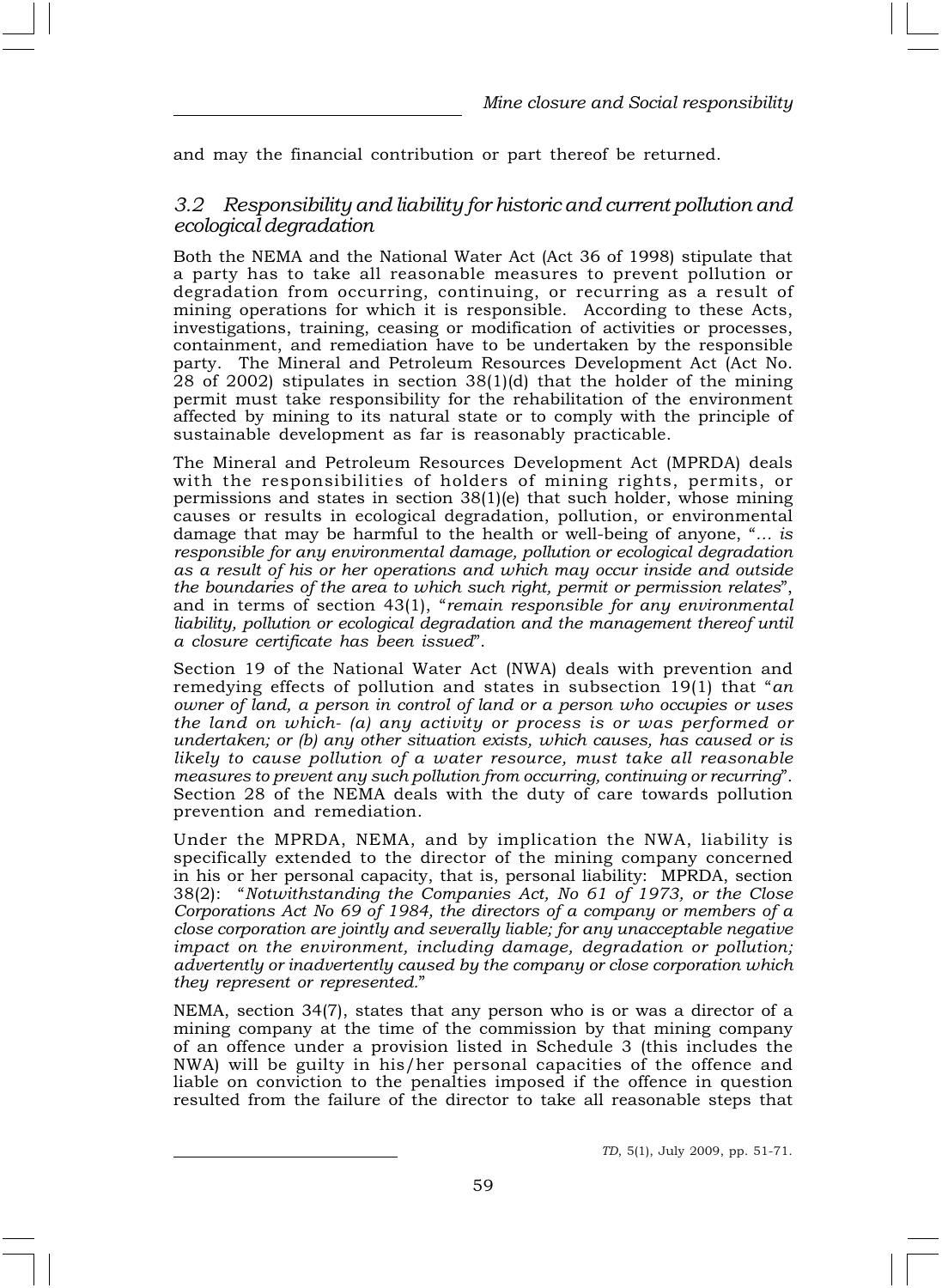were necessary under the circumstances to prevent the commission of the offence by the mining corporation. Proof of the said offence by the firm under the Schedule 3 provision shall constitute prima facie evidence that the director is guilty.

All three statutes, furthermore, establish a joint and shared liability and prevent liability from being contracted out. The MPRDA, however, provides for the transfer of environmental liabilities in section 43(2) in a particular manner: on written application in the prescribed manner by the holder of a right or permit, the Minister may transfer such environmental liabilities and responsibilities as may be identified in the Environmental Management Programme and closure plan to a person with such qualifications as may be prescribed. These prescriptions are contained in Regulations 58 and 59 of the MPRD Regulations (GNR527). The provision relating to the transfer of liability under the MPRDA does not, however, imply that it can be contracted out, as described above.

Apportionment of liability is provided for in the NEMA and the NWA, but not under the MPRDA, since the holder of the right or permit is deemed to be the responsible person. If more than one person is liable under the NWA, "the responsible authority (DWAF or CMA [Catchment Management Agency]) must apportion the liability, but such apportionment does not relieve any of them of their joint and several liability for the full amount of the costs" (section 19(8)). Liability may also be apportioned by the Department of Environmental Affairs and Tourism (DEAT) in terms of NEMA, section 28(11): if more than one person is liable, "… the liability must be apportioned among the persons concerned according to the degree to which each was responsible for the harm to the environment resulting from their respective failures to take the measures required".

Bosman and Kotze (2005) state that an applicant for a mining right or permit must also make financial provision for remediation of environmental damage or management of negative environmental impacts in terms of the MPRDA prior to approval of his/her environmental management plan (EMP). The liabilities and contribution to the financial provision must be assessed annually, and the Minister of the Department of Minerals and Energy (DME) may appoint an independent assessor if necessary. The requirement to maintain and retain financial provision remains in place until a closure certificate has been issued, but the Minister may retain such portion of the financial provision as may be required to rehabilitate the closed mining operation in respect of latent or residual environmental impacts (section 41(5)).

The MPRD Regulations prescribe the requirements to obtain a closure certificate. An application for mine closure (Regulation 57) must be accompanied by a closure plan and an environmental risk report. The closure plan (Regulation 62) forms part of the EMP and must include, inter alia:

■ A description of the closure objectives and how these relate to the prospecting or mine operation and its environmental and social setting. Closure objectives (Regulation 61) form part of the draft EMP (and are, therefore, established before mining commences or on application for the mining right or permit) and must identify the key objectives for mine closure to guide the project design, development, and management of environmental impacts,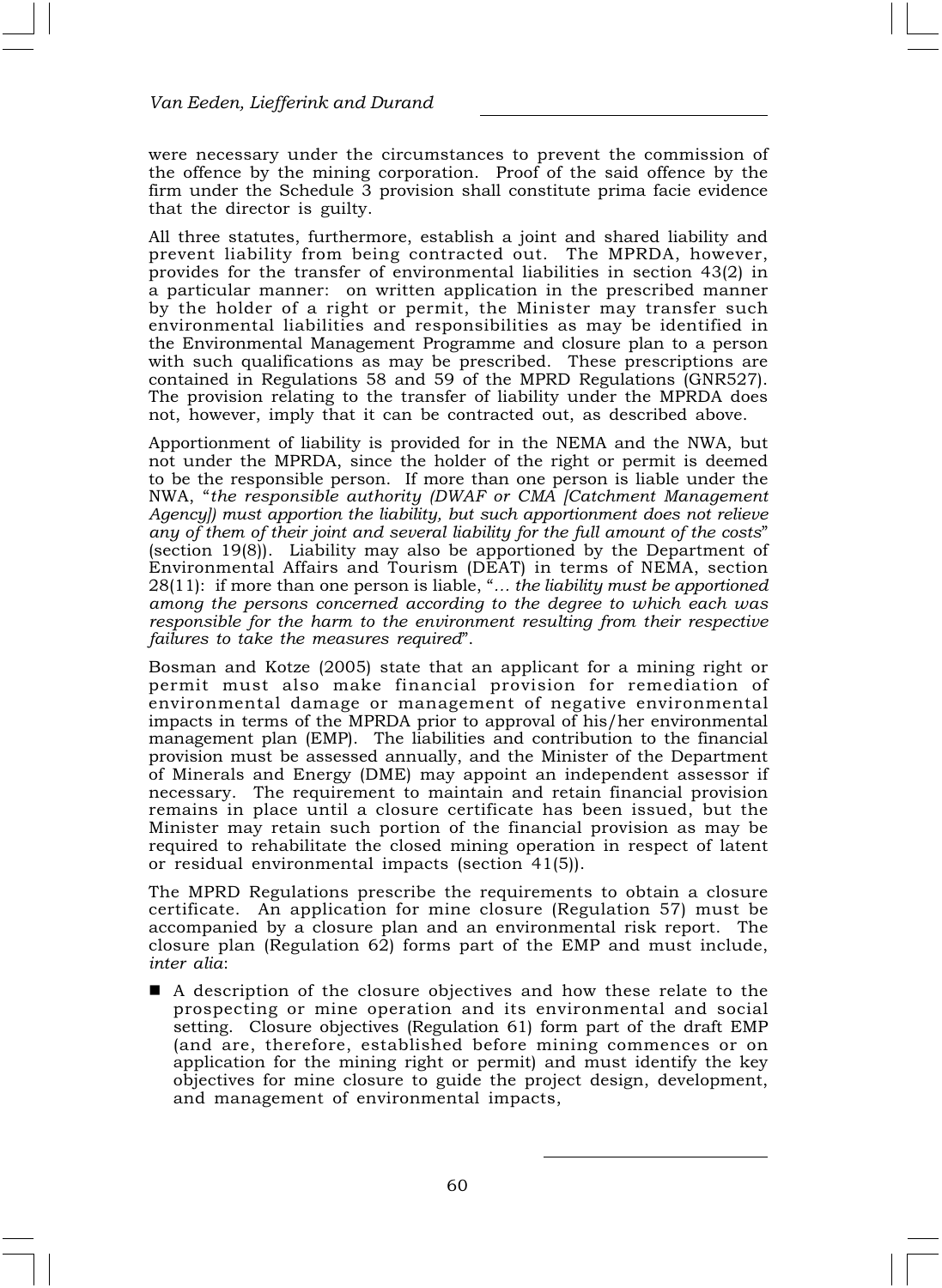provide broad future land objectives for the site, and provide proposed closure costs;

- A sketch plan drawn on an appropriate scale describing the final and future land use proposal and arrangement for the site;
- A summary of the regulatory requirements and conditions for closure negotiated and documented in the EMP;
- A summary of the results of the environmental risk report and details of identified residual and latent impacts;
- A summary of the results of progressive rehabilitation undertaken;
- $\blacksquare$  The mitigation or management strategy proposed to avoid, minimise, and manage residual or latent impacts;
- Details of any long-term management and maintenance expected as well as a proposed closure cost and financial provision for monitoring, maintenance, and post-closure management;
- A record of interested and affected parties consulted.

Bosman and Kotze (2005) state that the MPRDA is the only South African Act that specifically indicates the end point of remediation, which also incorporates the concept of sustainable sequential land use and use of other resources such as water in the statutory framework. It is stipulated by this Act that interested and affected parties must be involved in the agreement on the future land use of areas impacted on by mining.

Regulation 56 of the Mineral and Petroleum Development Regulations (MPDR) prescribes the principles for mine closure as follows: "In accordance with applicable legislative requirements for mine closure, the holder of a mining right or mining permit must ensure that-

- $\blacksquare$  The closure of a mining operation incorporates a process which must start at the commencement of the operation and continue throughout the life of the operation;
- Risks pertaining to environmental impacts must be quantified and managed, which includes the gathering of relevant information throughout the life of a mining operation;
- The safety and health requirements of the Mine Health and Safety Act 29 of 1996, are complied with;
- Residual and possible latent environmental impacts are identified and quantified;
- The land is rehabilitated, as far as is practicable, to its natural state, or to a predetermined and agreed standard or land use which conforms with the concept of sustainable development and
- Mining operations are closed efficiently and cost effectively."

This implies that, before a decision is taken on which measures to implement for remediation and closure, the objectives that need to be achieved with the implementation of such measures must be established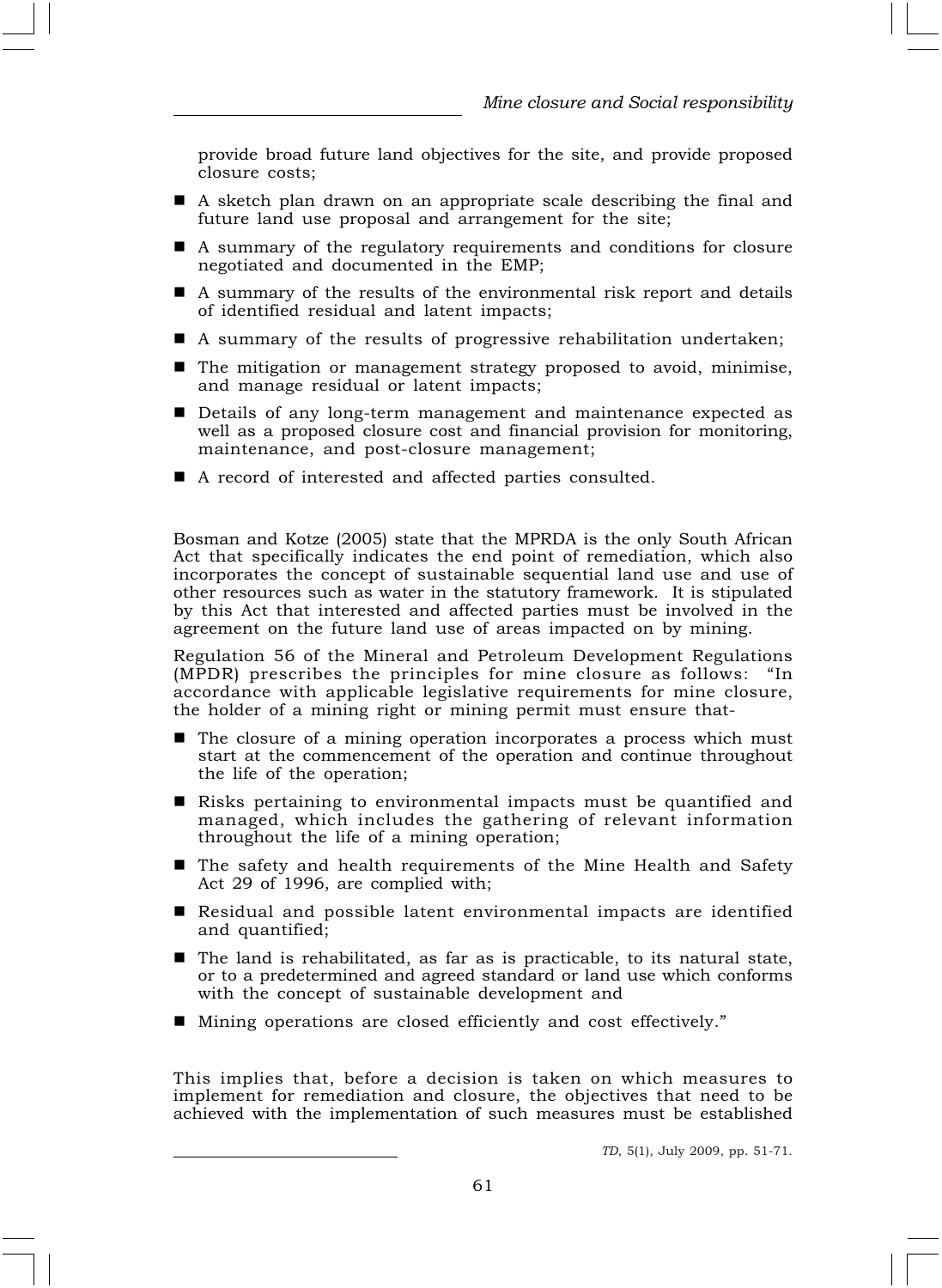and agreed on. This corresponds to the MPRD Regulations objectives for mine closure stated above: "the land is rehabilitated, as far as is practicable, to its natural state, or to a predetermined and agreed standard or land use which conforms [to] the concept of sustainable development." Such objectives would include, from a generic perspective, the following:

- Immediate harm to human health and safety must be eliminated;
- Groundwater must be fit for current and future domestic and other uses consistent with agreed current and future land use;
- Surface water must be fit for current and future basic human needs and aquatic ecosystems requirements;
- Risk of harm to non-aquatic organisms (vegetation) must be eliminated; and
- Soil (property) must be fit for use consistent with current and future land use.

Specific objectives must be established for each of these aspects at individual sites. In this context, it is, therefore, impossible to determine whether measures taken to remediate environmental impacts with the aim of achieving mine closure are, in fact, "reasonable measures", unless the future land use has been determined and objectives for remediation have been agreed on (Bosman and Kotze, 2005).

#### 4. Environmental and societal concerns and considerations

In a study of destructive environmental practices such as toxic crimes and other environmental injustices, it appears evident that claims are rarely successful due to the lack of evidence (Burns and Lynch, 2002). Therefore, research on corporate crime has been neglected for many years because of this lack of data. The effects of environmental pollution can take years to emerge as in the case of cancer that may be caused by invisible pollutants. Often reports on pollution that is treated by bureaucrats as "secret" or "confidential" are purposefully kept from the public, which is directly affected by the pollution.

Current mine closures need to be addressed with urgency. All mines have a finite lifespan, and a large number of mines have already reached the end of production and are often left in a derelict and abandoned condition. In terms of the official statement by the DME, there are approximately 8 000 derelict and ownerless mines, which would take 800 years to rehabilitate at a current cost of R100 billion (Brown, 2007). This figure is only an estimate and certainly excludes the cost of the treatment of polluted groundwater and human health, loss of earnings, and social disruption. Environmental and social impacts manifest after mining commences, but worsen rapidly once mine closure is reached and no further funds are available for remediation. Typically, environmental and social costs are not balance sheet items, being kept away from investors, effectively shifting the cost of rehabilitation onto society. The negative effects of the mines will reach their climax over tens if not hundreds of years.

The Federation for a Sustainable Environment made an oral and written submission of the official findings from public domain reports on 4 June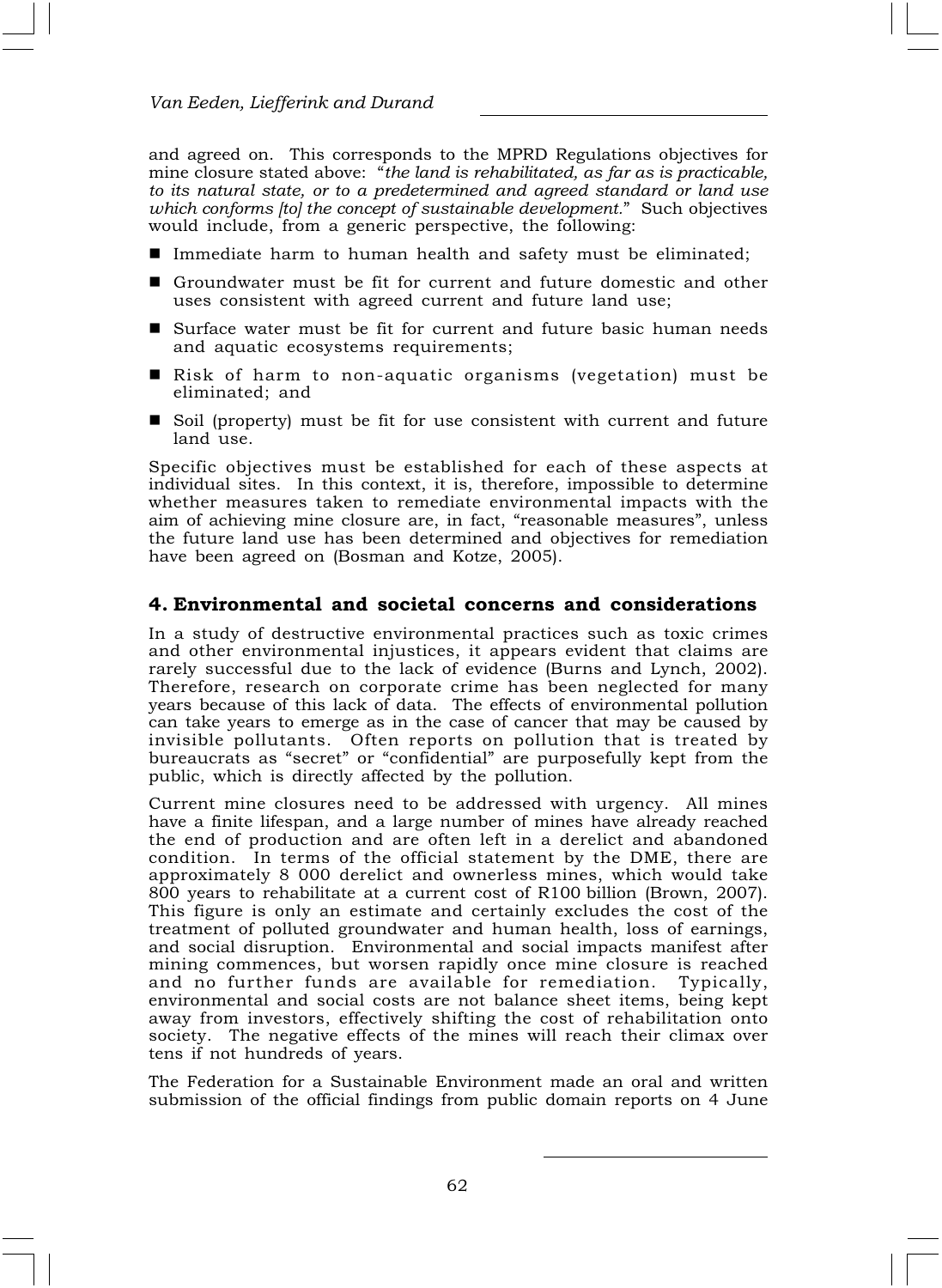2008 to Ms C September, the Chairperson of the Parliamentary Portfolio Committee on Water Quality and Pollution. In response, the Minister of Minerals and Energy, Bulyewa Sonjica, said in her Budget Speech before Parliament on 6 June 2008: "Following reports of possible radiological contamination in the Wonderfonteinspruit Catchment area, the National Nuclear Regulator instituted an investigation. The investigation indicated that the situation does not pose a radiological risk to the surrounding communities."

Government is currently finding it very difficult to engage the mining sector regarding this problem, with many mining companies refusing to accept responsibility for AMD and related environmental problems. The Wonderfontein Regulators Steering Committee (WRSC) was founded on 21 December 2007 as a result of the oppositional activism of the Federation for a Sustainable Environment with support of the Legal Resource Centre, CANSA, the CSIR, and researchers and community groups such as the Public Environmental Arbiters, Potchefstroom Petitioners, Pelindaba Working Group, groundwork, Earthlife, Fochville Concerned Residents, and the Randfontein Environmental Action Group.

It was aspired that this committee, together with officials of all the relevant government departments as well as from the local municipalities, would steer the whole remediation process and that the NNR would chair the WRSC. It was aspired that the NNR would have stricter control over the discharges from the mines and that DWAF would ensure that all water use licences be issued to the mines as soon as possible in an endeavour to stop contamination of the Tweelopiespruit and Wonderfonteinspruit. All regulators agreed that remediation of the hot spots was required. A team of experts (TOX) was appointed by government to determine the priority hot spots, but this was done without public participation or community engagement. The WRSC, furthermore, aspired that the mines would be approached to contribute financially towards the remedial work to be done as per the findings of the TOX and that the community would be involved in this regard.

#### The only progress that has been made so far is the appointment of the TOX. The problems that remain are:

- $\blacksquare$  Uncertainties regarding the method followed in the appointment of this team, its terms of reference, its source of remuneration, the credentials of its individual members, etc.;
- Radioactive hot spots remain unrehabilitated, unremediated, unmitigated;
- $\blacksquare$  The public continues to be exposed to radioactive hot spots without intervention from the mines or government;
- The mines are still operating without water use licences;
- The majority of affected communities are still excluded from the consultation processes;
- The NNR is visibly absent from all water forum meetings and committees;
- Point source pollution continues without enforcement of the "polluter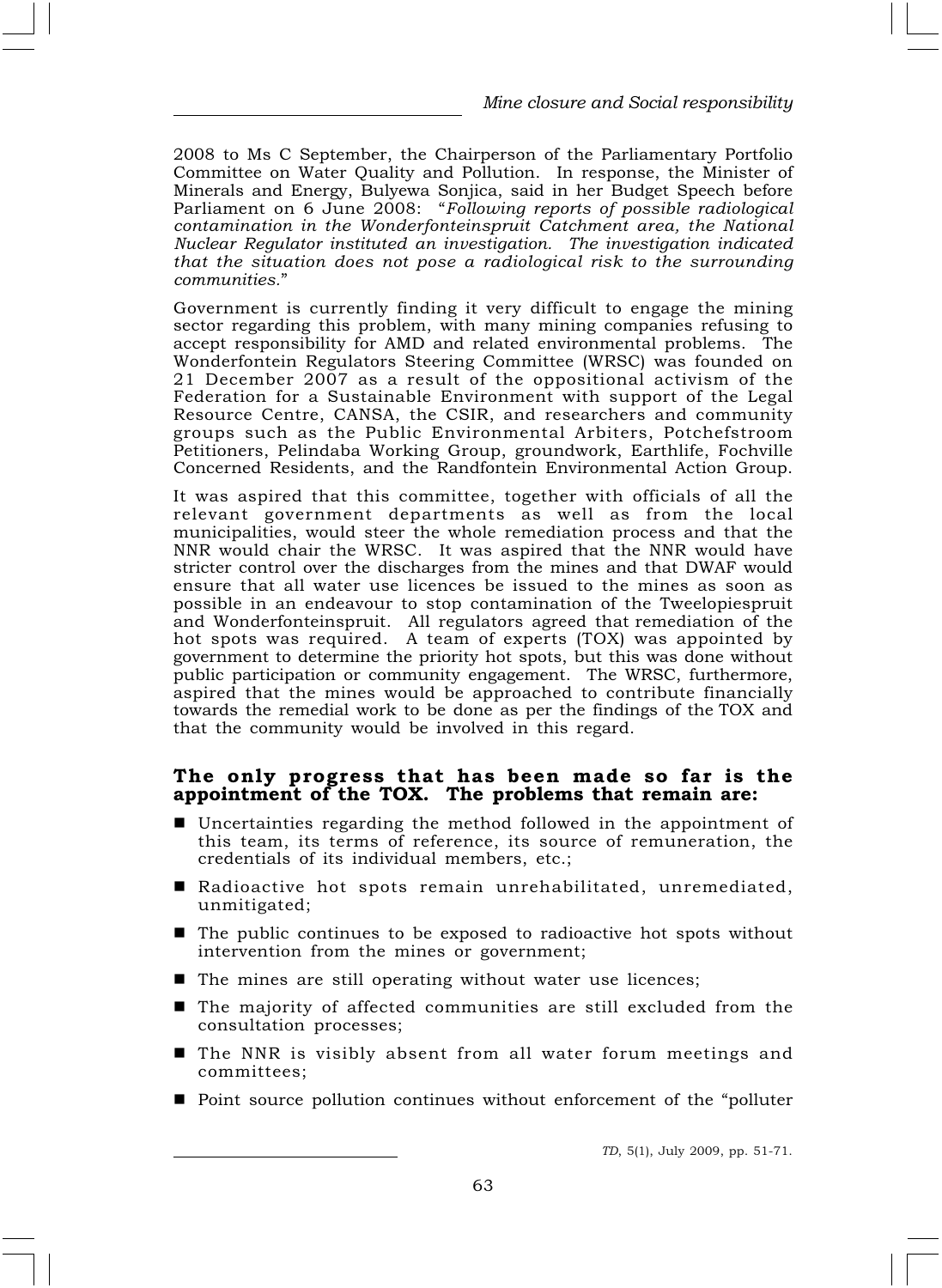pays" principle;

- Habitual non-compliance with the DWAF and NNR directives remains unpunished;
- $\blacksquare$  The mines have not agreed to contribute financially towards remedial work;
- Affected landowners continue to suffer significant pecuniary losses and health risks.

It is evident that mine closure poses a number of challenges to the environment and groundwater legislation. The gold mines within the West Rand and Far West Rand are in close proximity, resulting in a hydrological confluence that makes it difficult, if not impossible, to consider the water-related closure risks in isolation. Most of the gold mines are exposed to the inflow of extraneous water into the underground workings. The aquifers affected by the subsequent dewatering vary from one basin to the next, as do the associated environmental problems (Pulles et al., 2005).

From a review of Mine Environmental Management Programme Reports, none of the gold mining companies (DRD Gold, AngloGold Ashanti, GoldFields, Harmony Gold) operating within the West Rand and Far West Rand operate according to an approved aligned environmental management plan (EMP) in terms of the Mineral and Petroleum Resources Development Act (Act No. 28 of 2002) (Kruger; Rex and Ellis; Wookay; Zorab, 2008).

According to Pulles et al. (2005), the surface residue deposits (tailings dams and waste rock dumps) that remain after mine closure can never be maintained in a completely reducing environment and must be considered to pose a potential water-related risk. While most mines recognise the fact that tailings dams generate AMD, it is generally and incorrectly assumed that the impact will decrease to acceptable levels when mining operations cease. The assessment of long-term risks from tailings dams can at best be described as subjectively qualitative in nature, and no proper quantitative assessments are reported in any of the Environmental Management Programme Reports (EMPR).

According to Pulles et al. (2005), waste rock dumps have very large inventories of fine material that are much more permeable to oxygen than tailings dams. These authors are also of the opinion that the secondary source of contaminants that remain in the soil after a dump has been removed appears to be universally ignored, and it is assumed that removal of the dump removes all potential for pollution from that site. Pulles *et al.* (2005) also state that most mines appear to have some monitoring programme to evaluate shallow aquifer and surface water impacts from the surface residue deposits. However, the monitoring programmes are not clearly stipulated in the EMPR documents, and hence, it is unclear what the extent of contaminant plumes is.

Very few specialist investigations appear to have been done to identify the status of the geohydrological regime, the extent of contamination, preferential pathways, and predictions regarding long-term migration. As a result, there are very limited mitigation or management options described in the EMPRs that specifically deal with the containment or rehabilitation of contaminated groundwater. The potential impact on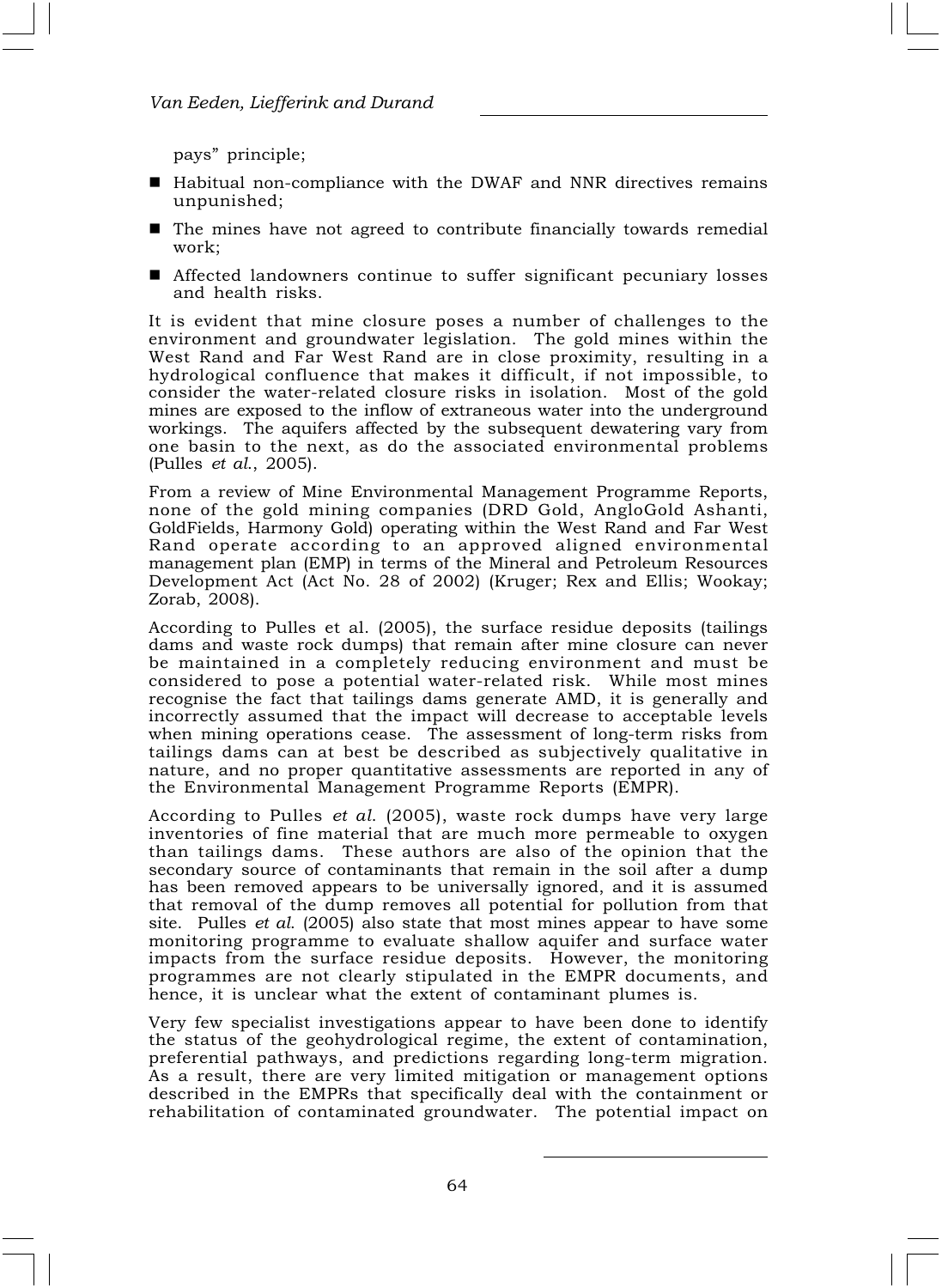the groundwater from other surface contaminant sources such as the metallurgical plants and domestic and industrial waste sites is not described. Many of the EMPR documents state that these structures will be removed or rehabilitated during decommissioning, but it is not stated whether they had an impact on the environment and whether groundwater rehabilitation is required.

Some of the older mines were subjected to amalgamations and changes in ownership (for example, DRD Gold – joint ventures with Mintails, Blyvooruitzicht Gold Mining Company; Harmony Gold – joint venture with Pamodzi Holdings, known as Rand Uranium, and sale of assets to Moira Mining; Goldfields' Kloof, including Leeudoring, and East Driefontein and West Driefontein were consolidated, etc.), and in several instances, the surface infrastructure, including some tailings and rock dumps, was sold to third parties. Many of the current mine EMPR documents exclude infrastructure that has been sold, and it is not clear whether the new owners are required to address groundwater contamination and whether it is, in fact, being done.

## 5 Conclusion

This paper has illuminated some of the many environmental and socioeconomic issues that have to be addressed by government and the mines before mine closure can take place on the West Rand. It is evident that researchers from a variety of disciplines have an important role to play in order to help solve what we consider to be a national crisis. It is essential that environmental justice should triumph in order to secure a healthier environment for those who live in it, if not for the sake of the environment itself (Van Eeden, 2008b).

## In the light of the overwhelming evidence that:

- $\blacksquare$  the water of the Tweelopiespruit and the Wonderfonteinspruit is polluted by the gold and uranium mines of Gauteng and the West and Far West Rand,
- the water contains unacceptable levels of acid, sulphates, and metals,
- the water and sediment contain radionucleotides such as uranium in excess of 15 micrograms per litre, which is the prescribed maximum allowed by the WHO for human consumption (World Health Organisation, 2005),
- $\blacksquare$  high levels of pollutants, especially in combination with one another, cause the degradation of the aquatic ecosystem, and
- $\blacksquare$  the pollution emanating from the mines poses a threat to the health of humans and other organisms that depend on that water source,

it is incomprehensible that the Department of Health, DWAF, DEAT, and DME refuse to acknowledge this crisis in public or deal with this crisis decisively, but rather prefer to act with ignorance and rather chase smallscale industries for some kind of artificial success in the field of environmental preservation. Many thousands of people and their livestock depend on the rivers and groundwater from the Tweelopiespruit and Wonderfonteinspruit Catchments (Oelofse et al., 2007; Van Biljon, 2007).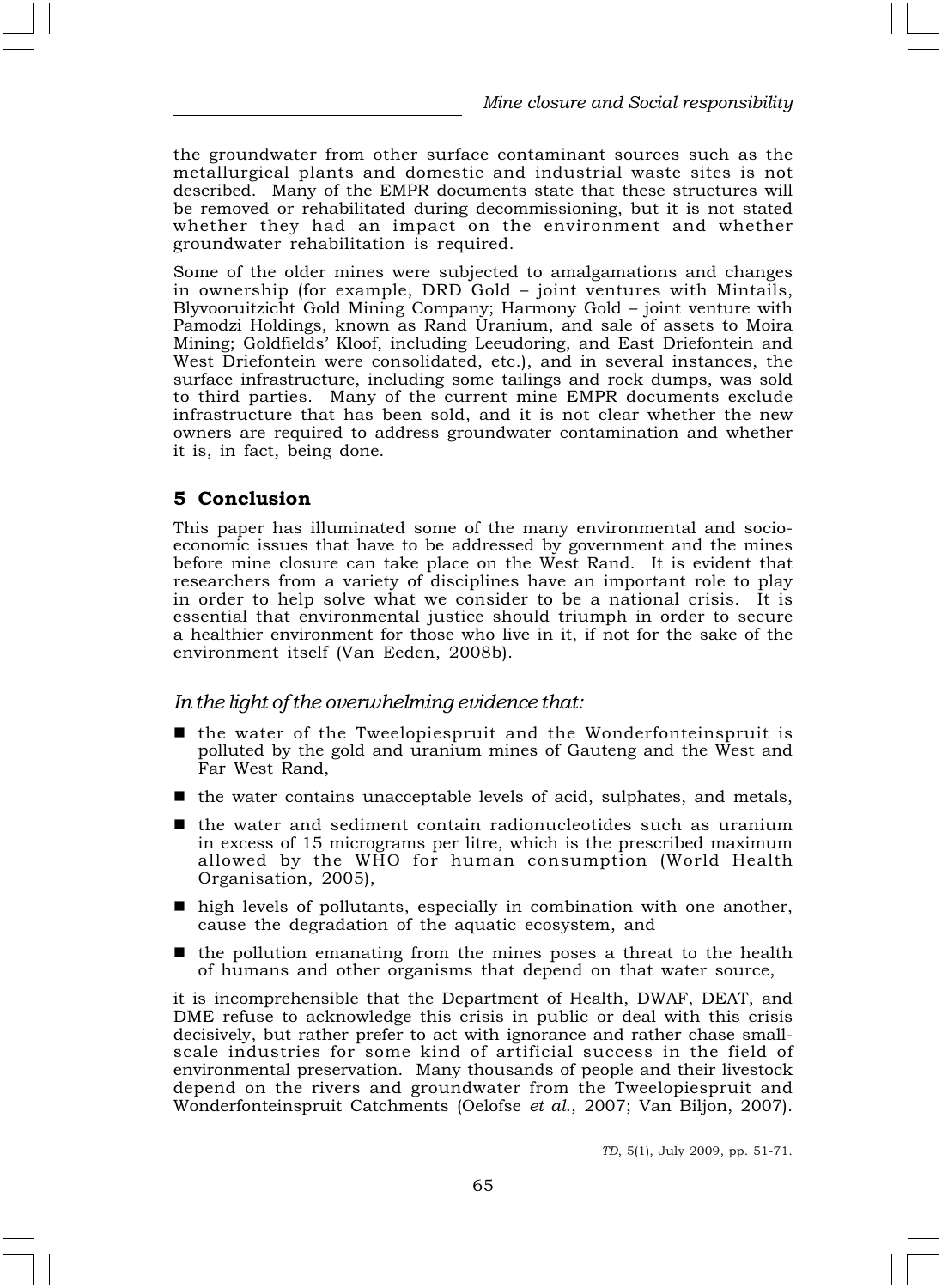The government's refusal to take punitive steps against the mines that polluted and are still polluting this water resource and the land surrounding it or to force them to rehabilitate the areas that are affected by mining activities stands in conflict with the Constitution of South Africa. The Constitution of South Africa (Act No. 108 of 1996) supersedes any other Act of Parliament. It is the moral duty of the government to look first and foremost at the well-being of its citizens and preservation of the environment before catering for the financial needs of multinational companies.

The efforts of many specialists have failed to address and solve the problem of mine pollution, which has delayed mine closure so far because most have been working in isolation with relatively little interaction with specialists from other disciplines or the community. The cooperation between geologists, hydrologists, biologists, ecologists, health practitioners, human rights activists, sociologists, historians, environmentalists, legal practitioners, the media, and the community is necessary to address this multifaceted problem and to find a solution to one of the most serious ecological threats that faces South Africa.

#### References

- Adendorff, A. (1997) Effects of mining activities on selected aquatic organisms, Unpublished PhD Thesis, Rand Afrikaans University, Johannesburg, 253p.
- Adler, R.A.; Claassen, M.; Godfrey, L. And Turton, A. (2007) Water, mining, and waste: an historical and economic perspective on conflict management in South Africa. The Economics of Peace and Security Journal, 2(2), pp. 33-41.
- Attfield, R. (1983) The ethics of environmental concern. Blackwell, Oxford.
- Attfield R. (1994) Environmental philosophy Avebury, Aldershot.
- Au, W.W., Wilkinson, G.S., Tyning, S.K., Legator, M.S., Al Zein R., Hallberg, L. and Heo, M.Y. (1996) Monitoring populations for DNA repair deficiency and for cancer susceptibility. Environmental Health Perspectives, 104 Supplement 3, pp. 579-584.
- Baur, X., Rihs, H.P., Altmeyer, P., Degens, P., Conrad, K. and Mehlhorn, H. (1996) Systemic sclerosis in German uranium miners under special consideration of antibody subsets and HLA Class II alleles. Respiration, 63, pp. 368-375.
- Benton, L.M. and Short, J.R. (2000) Environmental discourse and practice. Blackwell Publishers p. 147.
- Bosman, C. and Kotze, L.J. (2005) "Responsibilities, Liabilities and Duties for Remediation and Mine Closure under the MPRDA and NWA". Water Institute of Southern Africa, Mine Water Division.
- Bredenkamp, D.B. and Xu Y. (2003) "Perspectives on recharge estimation in dolomitic aquifers in South Africa", In: Groundwater recharge estimation in Southern Africa (Xu, Y and Beekman HE, eds.) UNESCO International Hydrological Programme Series no. 64, UNESCO, Paris, pp. 65-79.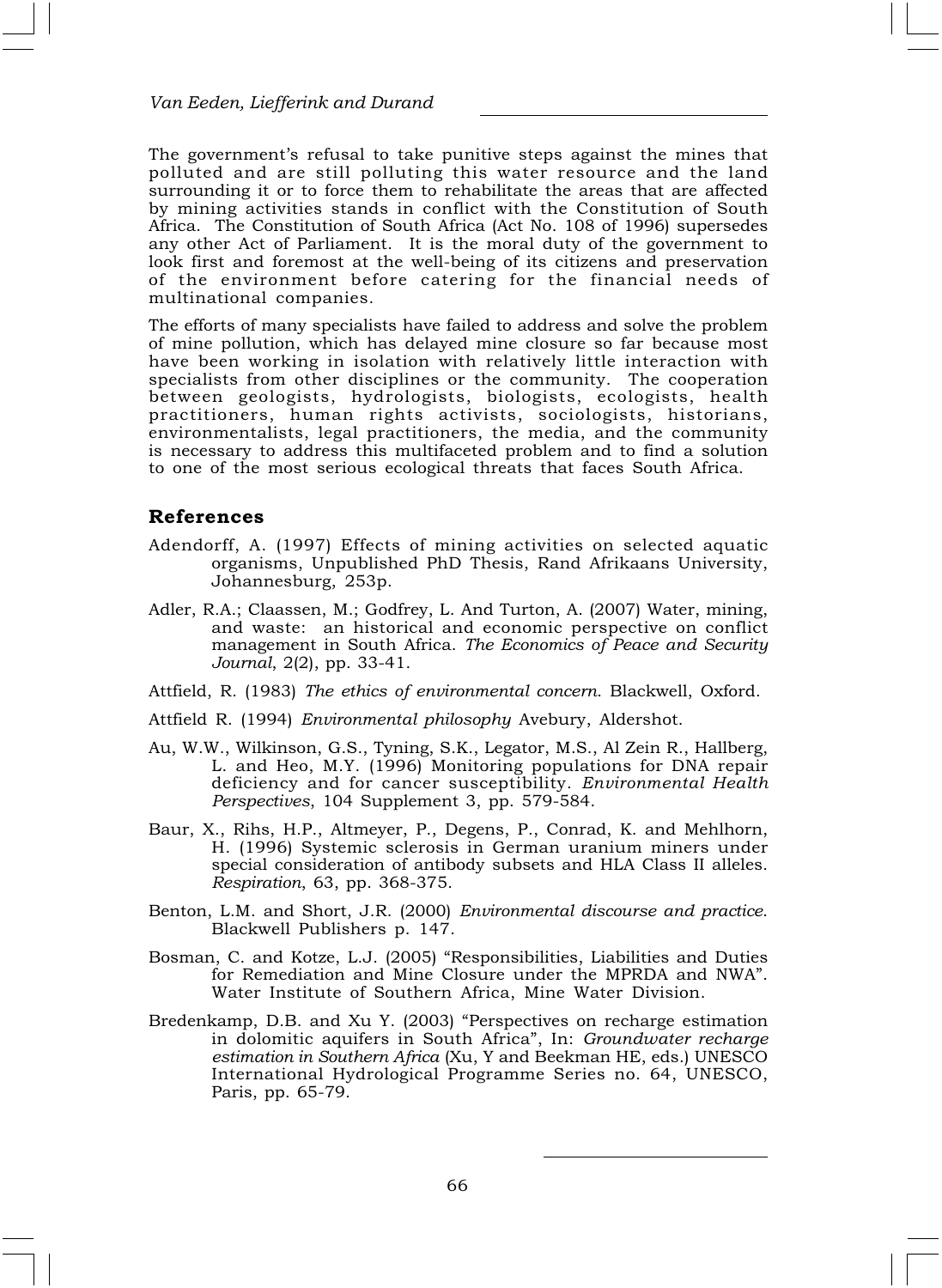- Brown, J. (2007) Derelict Mines to Cost State R100bn, Business Report, 23 May 2007.
- Bundesrats-Drucksache (2006) 711/06 v. 12.10.2006; 828. Sitzung v. 24.11.2006.
- Burns, R.G. and Lynch, M.J. (2002) "Environmental crime". A source book, pp. 2-3.
- Council for Geoscience Archive, Minutes, Far West Rand Dolomitic Water Association (FWRDWA), 1964-1994.
- Council for Geoscience Archive, Documents, State Coordinating Technical Committee (SCTC), 1964-2004).
- Conrad, K., Mehlhorn, J., Luthre, K., Dorner, T. and Frank, K.H. (1996) Systemic lupus erythematosus after heavy exposure to quartz dust in uranium mines: clinical and serological characteristics. Lupus, 5, pp. 62-69.
- Coetzee, H., Winde, F. and Wade, P.W. (2006) "An assessment of sources, pathways, mechanisms and risks of current and potential future pollution of water and sediments in gold-mining areas of the Wonderfonteinspruit catchment". Water Research Commission, Report No. 1214/06.
- Dreybrodt, W. (1996) "Principles of early development of karst conduits under natural and man-made conditions revealed by mathematical analysis of numerical models". Water Resources Research, 32, pp. 2923-2935.
- Durakovic, A. (1999) "Medical Effects of Internal Contamination with Uranium. Croatian Medical Journal, 40(1), pp. 49-66.
- Enslin, J.F. , Kleywegt, R.J. , Beukes, J.H.T. and Gordon-Welsh, J.F. (1976) "Artificial recharge of dolomitic ground-water compartments in the Far West Rand Gold Fields of South Africa". Geological Survey of South Africa, Report 0249.
- Fourie, M. (2005) "A rising acid tide". Johannesburg Mail and Guardian, South Africa, 12 April 2005.
- Funke, N.; Nortje, K. Findlater, K.; Burns, M.; Turton, A.; Weaver, A. and Hattingh, H. (2007) "Redressing inequality: South Africa's new water policy". Environment 4(1), 2007, pp. 141-146.
- Fourie, W. (2006) "Impact of the discharge of treated mine water, via the Tweelopies Spruit, on the receiving water body Crocodile River System, Mogale City, Gauteng Province". DWAF 16/2/7/C221/ C/24. Environmental Impact Document prepared for Harmony Gold Mining Limited.
- Garnier, M. and Marke, J. (1921) L'intoxication chronique par le nitrate d'urane en injection quotidienne chez le lapin. Comptes rendus des seances de la societe de biologie et des filiales (Paris), 107, pp. 938-940.
- Goudswaard, B. (1979) Capitalism and progress, Eerdmans, Grand Rapids, p. 50.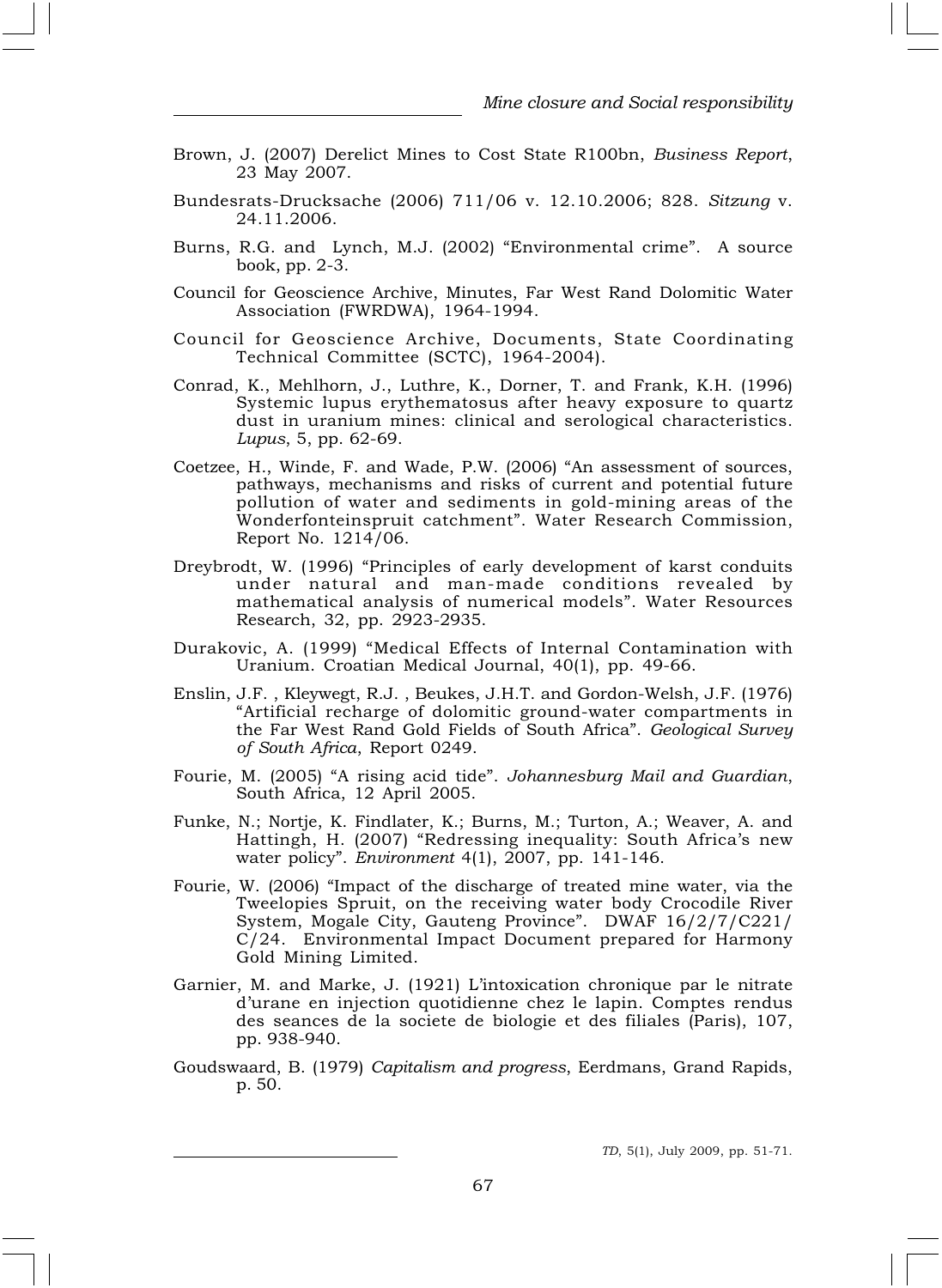- Graham, L.P (2007) "The effect of acid mine drainage on the cave-dwelling amphipod, Sternophysinx filaris: A case study for the use of these amphipods as bioindicators", Unpublished BSc Honours research report, Department of Zoology, University of Johannesburg, 37 p.
- Gutmann, A. and Thompson, D. (2006) Ethics and politics. Thomson & Wadsworth, UK, pp. 261-263.
- Heyl, A.J. (2007) "Effect of mining effluent on the distribution of fresh water invertebrates in the Tweelopiespruit, Gauteng". Unpublished BSc Honours research report, Department of Zoology, University of Johannesburg, 24 p.
- Hobbs, P.J. and Cobbing, J.E., (2007) "A hydrogeological assessment of acid mine drainage impacts in the West Rand Basin, Gauteng Province". Rep. no. CSIR/NRE/WR/ER/2007/ 0097/C.CSIR.
- Hodgson, F.D.I., Usher, B.H., Scott, R., Zeelie, S., Cruywagen, L.M. and De Necker, E. (2001) "Prediction techniques and preventative measures relating to the post-operational impact of underground mines on the quality and quantity of groundwater resources", Water Research Commission of South Africa, Report No. 699/1/ 01.
- Hursh, J.B., Neuman, N.F., Toribara, T., Wilson, H. and Waterhouse, C. (1969) "Oral ingestion of uranium by man". Health Phys.,17(4), pp. 619-621.
- Jooste, S. and Thirion, C. (1999) "An ecological risk assessment for a South African acid mine drainage", Water Science and Technology 39(10-11), pp. 297-303.
- Kang, Y.-S., Matsuda, M., Kawano, M., Wakimoto, T.and Min, B.-Y. (1997) "Organochlorine pesticides, polychlorinated biphenyls, polychlorinated dibenzo-p-dioxins and dibenzofurans in human adipose tissue from western Kyungnam, Korea". Chemosphere, 35, pp.2107-2117.
- Kempster, P.L.; Van Vliet, H.R.; Looser, U.; Parker, I.; Silberbauer, M.J. and Du Toit, P. (1996) "Overview of radioactivity in water sources: uranium, radium and thorium". Final report, IWQS-No:N/0000/ 00/RPQ/0196, Pretoria.
- Kleywegt, R.J. (1977) "Memorandum oor die moontlike gevaar wat geskep word deur water vanaf die 'Western Areas Gold Mining Co. Ltd.' na die Rietspruit te laat vloei". Geological Survey of South Africa Technical Report No. 0141.
- Kleywegt, R.J., Pike, D.R. (1982) "Surface subsidence and sinkholes caused by lowering of the dolomitic water-table on the Far West Rand Gold Field of South Africa". Annals of the Geological Survey of South Africa. 16 p.
- Kobert, R. (1906) "Lehrbuch der Intoxikationen 2". Stuttgart: Ferdinand Enke Publishing, pp. 321-323.
- Konietzka, R. Dieter, H.H. and Voss, J-U. (2005) "Vorschlag für einen gesundheitlichen Leitwert für Uran in Trinkwasser". In: Umweltmedizin in Forshung und Praxis 10, pp. 133-143.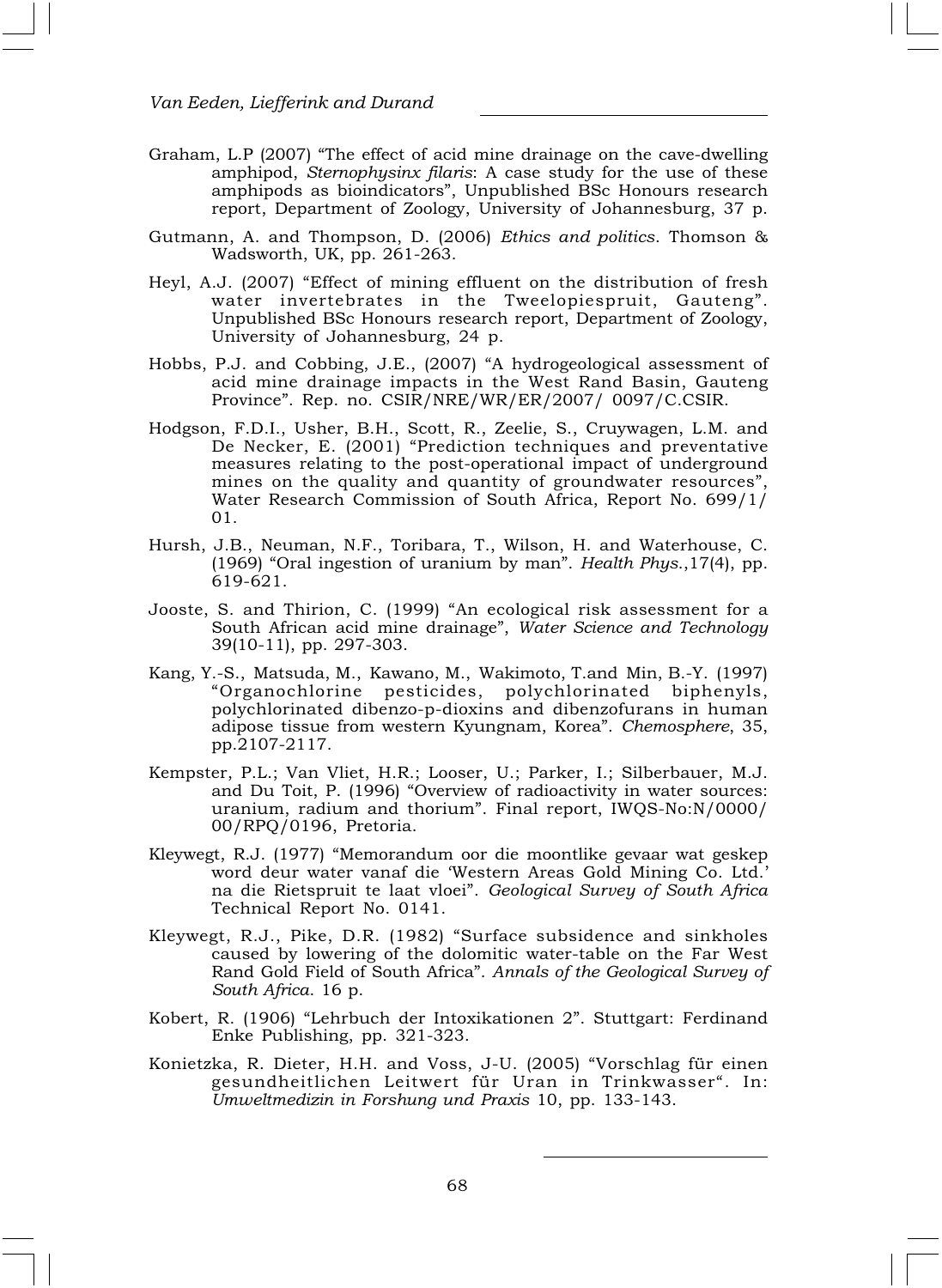- Krige, G. (2006) "Hydrological/chemical aspects of the Tweelopie/Riet/ Blaauwspruit with specific refence to the impact water, decanting from the Western Basin Mine Void has on the system". EIA Report prepared for Harmony Gold Mining Limited.
- Kruger, K. (2008) "DRD Gold" Personal communication with M. Liefferink.
- Moore, J.W. and Ramamoorthy, S. (1984) Heavy metals in natural waters. Applied monitoring and impact assessment. Springer-Verlag, New York, p. 268.
- Morgan, D.J. and Brink, A.B. (1984) "The far West Rand dolomites". In: Proceedings of the International Conference on Ground Water Technology, Johannesburg, South Africa, 2, pp. 554-573.
- National Nuclear Regulator (2007) "Radiological impacts of the mining activities to the public in the Wonderfontein Catchment area". Report No TR-RRD-07-0006.
- Oelofse, S.H.H., Hobbs, P.J., Rascher. J. and Cobbing, J.E. (2007) "The pollution and destruction threat of gold mining waste on the Witwatersrand - a West Rand case study". Paper presented at the 10th International Symposium on Environmental Issues and Waste management in Energy and Mineral Production (SWEMP, 2007), Bangkok 11-13 December 2007.
- Pulles, W., Banister, S., Van Biljon, M. (2005)"The Development of Appropriate Procedures towards and after closure of underground gold mines from a water management perspective", Water Research Commission Report No 1215/1/05.
- Pullen, A.W. (2006) "Acid mine drainage. Approved Environmental Management Programme Subsection 2.9.2.2, SRK REPORT 196369/G/1 – Deelkraal Mine', p.44.
- Rex, H. and Ellis, J. (2008) "AngloGold Ashanti and WSP Environmental", Personal Communication.
- Roback, S.S. and Richardson, J.W. (1969) "The effects of acid-mine drainage on aquatic insects". Proceedings of the Academy of Natural Sciences of Philadelphia, 121, pp. 81-99.
- Shanahan, E.M., Peterson, D., Roxby, D., Quintana, J., Morely, A.A. and Woodward, A. (1966) "Mutation rates at the glycophorin A and HPRT loci in uranium miners exposed to radon progeny". Occupational and Environmental Medicine, 53, pp. 439-444.
- Smith, M.J. and Heath, A.G. (1979) "Acute toxicity of copper, chromate, zinc and cyanide to freshwater fish: Effect of different temperatures", Bulletin of Environmental Contaminant Toxicology 22, pp. 113-119.
- Swart, C.J.U., James, A.R., Kleywegt, R.J. and Stoch, E.J. (2003) "The future of the dolomitic springs after mine closure on the Far West Rand, Gauteng, RSA". Environmental Geology, 44(7), pp. 751-770.
- Tempelhoff, E., (2007) "Nog 'n reuse gat op grond van Harmony Gold ontdek", Beeld 24 July, 2007.

Van Biljon, M. and Krige, G. (2005) "Cost apportionment for the treatment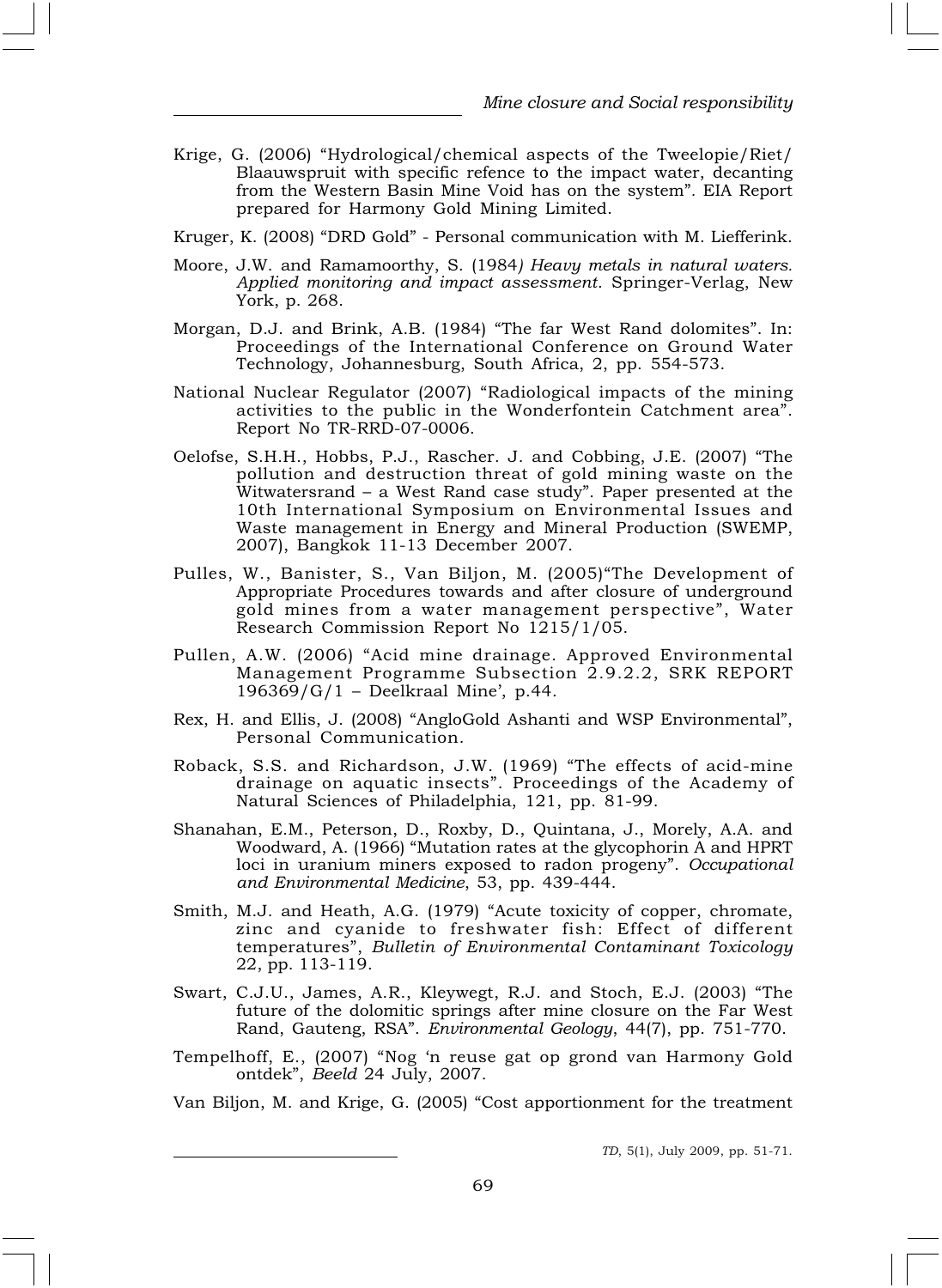of contaminated water decanting from the Western Basin mine void". Report for Harmony Gold Mining Limited.

- Van Biljon, M. (2007) "Geohydrological Review of the potential impact on the Sterkfontein dolomite during increased surface water runoff, April 2006 – February 2007". Report prepared for Johan Fourie & Associates for Harmony Gold Mining Limited.
- Van Eeden, E.S. (1992) "Ekonomiese ontwikkeling en die invloed daarvan op Carletonville, 1948-1988: 'n Historiese studie", Unpublished PhD dissertation, Potchefstroom University for Christian Higher Education.
- Van Eeden, E.S. (2006) "Whose environment? whose nature? a transdisciplinary discussion on some inhumane actions in the destruction and construction in nature – case study, the Merafong municipal region", The Journal for Transdisciplinary Research in Southern Africa, 2(2), Dec.
- Van Eeden, E.S. (2007a) "Past and present actions of environmental heritage by NGO's in the controversial Wonderfontein Catchment, Gauteng- a critical assessment". New Contree, 53, May 2007, pp. 55-80.
- Van Eeden, E.S. (2007b) "Is die regering omgewingsgroen of 'n boelie? 'n Beknopte perspektief op omgewingsbewaring in die eertydse Verre Wesrand (tans Gauteng)", Woord en Daad, Lente&Somer, 2007, pp. 24-34.
- Van Eeden, E.S. and I Brink (2007) "Factors that determine the facilitation of stakeholders and roleplayers in environmental management – some philosophical-historical thoughts with the Merafong area as example", Koers (4) 2007, pp. 334-365.
- Van Eeden, E.S. (2008a) "Weaknesses in environmental action in South Africa: A historical glance on the West Rand (Gauteng Province)", International Journal of Water Resources Development, 24(3) pp. 463- 475.
- Van Eeden, E.S. (2008b) Conceptual 'envirobusion' in 21st century environmental issues in South Africa: past practices abusing present thought, New Contree, 55, pp. 105-135.
- Van Eeden, E.S.; Liefferink, M. & Tempelhoff, E. (2008) "Environmental ethics and crime in the water affairs of the Wonderfontein Spruit Catchment, Gauteng, South Africa", The Journal for Transdisciplinary Research in Southern Africa, 4(1), pp. 31-58.
- Van Staden, S. (2003) "A case study on the use of habitat assessments and biological indices for the management of recreational stream fisheries", Unpublished MSc Dissertation, Rand Afrikaans University, Johannesburg. 112 p.
- Venter, A.J.A. (1995) "Assessment of the effects of gold-mine effluent on the natural aquatic environment". Unpublished PhD Thesis. Rand Afrikaans University, Johannesburg. 59p.
- Verne, J. (1931) "Lesions histologiques des centres nerveux superieurs chez le lapins soumis a l'intoxication chronique part l'urane".